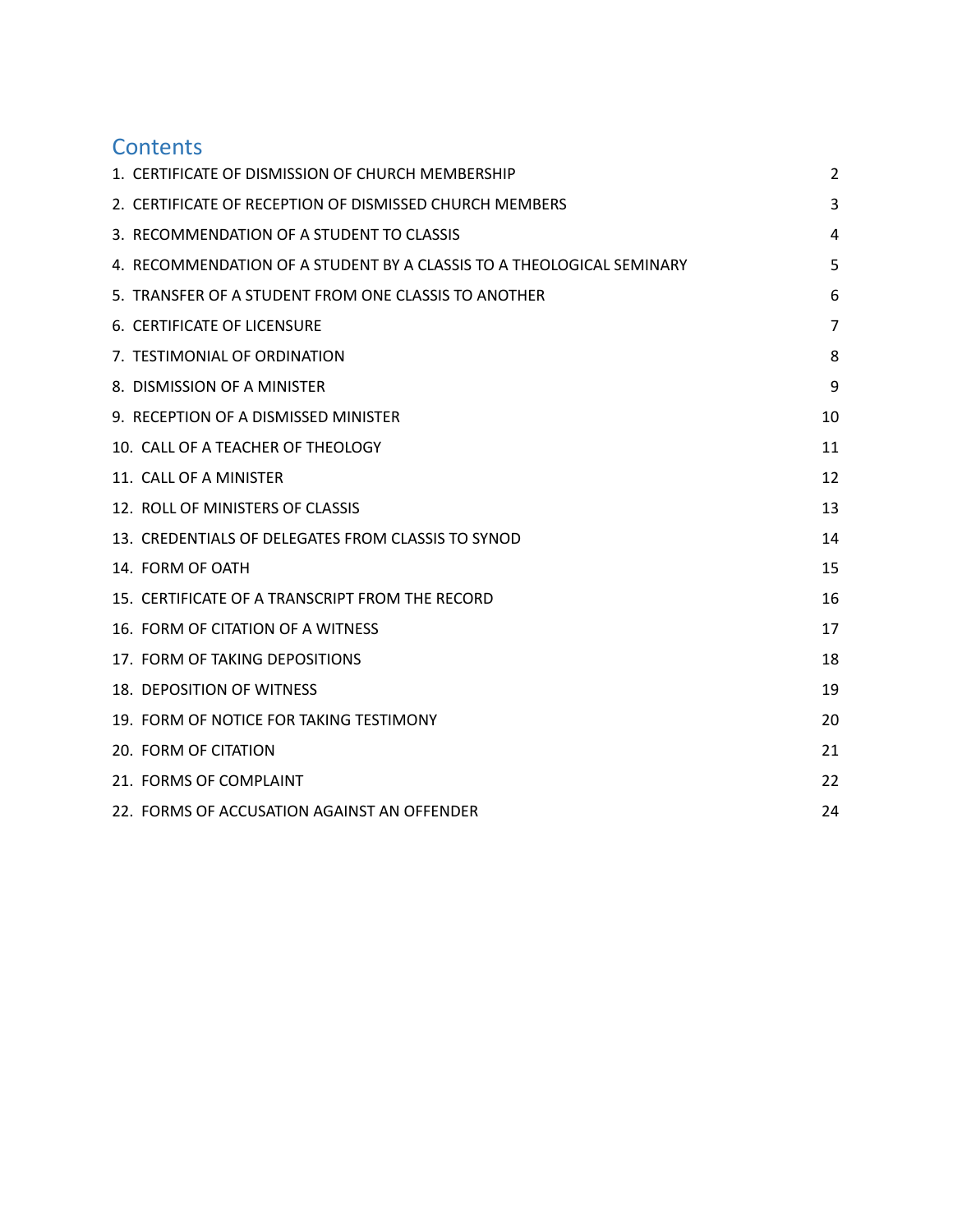#### <span id="page-1-0"></span>1. CERTIFICATE OF DISMISSION OF CHURCH MEMBERSHIP

| This is to certify that the state of the state of the state of the state of the state of the state of the state of the state of the state of the state of the state of the state of the state of the state of the state of the | (together with                                                                                        |
|--------------------------------------------------------------------------------------------------------------------------------------------------------------------------------------------------------------------------------|-------------------------------------------------------------------------------------------------------|
|                                                                                                                                                                                                                                | baptized children (baptized children baptized children and the standing, baptized children baptized b |
|                                                                                                                                                                                                                                | of _________________ (Reformed) church at _____________________ within the bounds of                  |
|                                                                                                                                                                                                                                | Classis, and Synod. At own request is now dismissed for the                                           |
|                                                                                                                                                                                                                                |                                                                                                       |
|                                                                                                                                                                                                                                | whose Christian fellowship and confidence is hereby affectionately recommended; and                   |
|                                                                                                                                                                                                                                | when ______ shall be received by it __________ peculiar relation to this congregation shall cease.    |
| Official notice of this reception shall be given to this Spiritual Counsel.                                                                                                                                                    |                                                                                                       |
|                                                                                                                                                                                                                                | By order of the Spiritual Counsel,                                                                    |

Date \_\_\_\_\_\_\_\_\_\_\_\_\_\_\_\_\_\_\_, A.D. 20\_\_\_\_ Signed: \_\_\_\_\_\_\_\_\_\_\_\_\_\_\_\_\_\_\_\_\_\_\_\_\_\_\_\_\_\_\_\_\_\_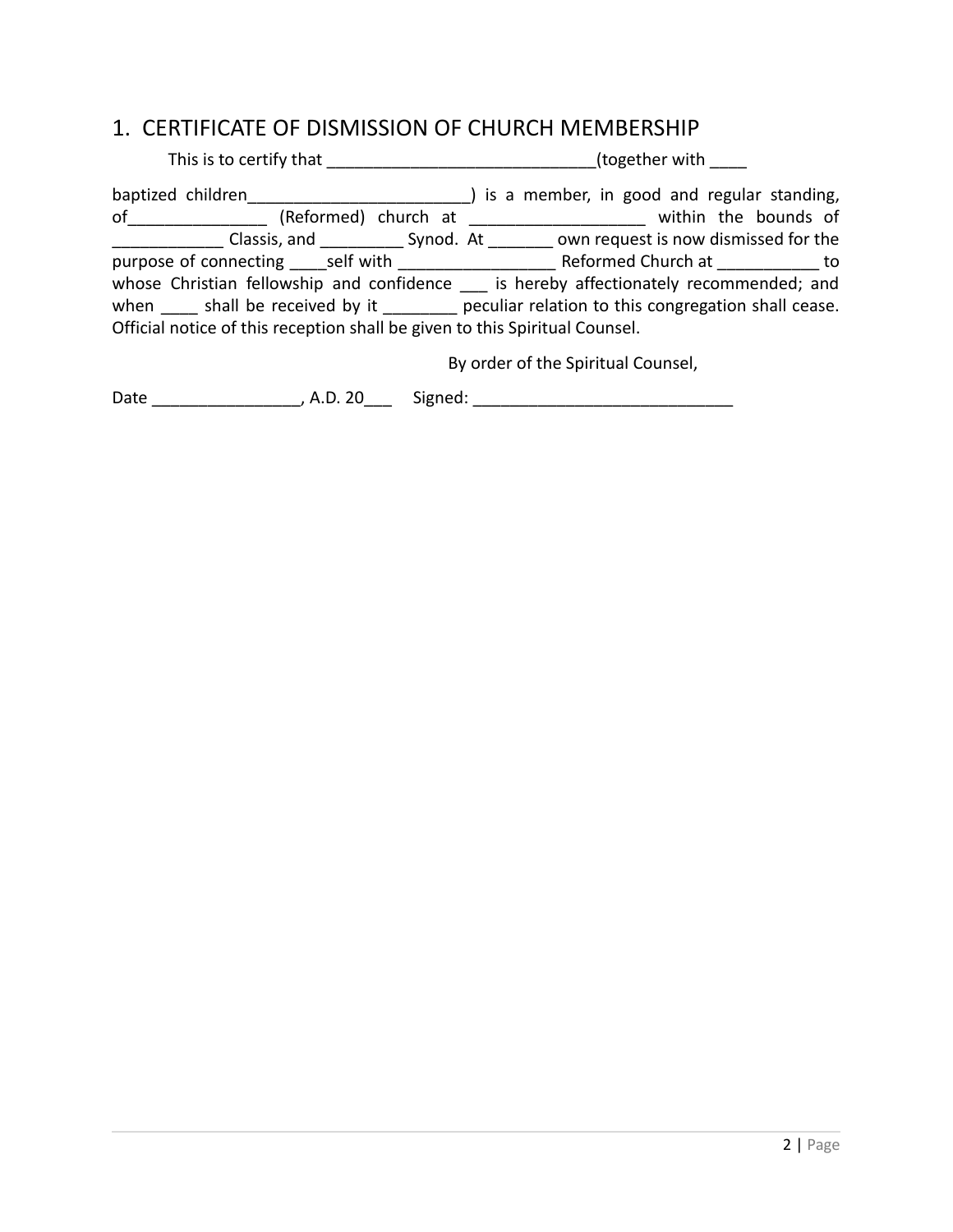# <span id="page-2-0"></span>2. CERTIFICATE OF RECEPTION OF DISMISSED CHURCH MEMBERS

|      | This is to certify that | has been received as a member of                                                                                       |
|------|-------------------------|------------------------------------------------------------------------------------------------------------------------|
| the  |                         | on Certificate of Dismission from the                                                                                  |
|      | congregation            | dated and the state of the state of the state of the state of the state of the state of the state of the state<br>A.D. |
| 20   |                         |                                                                                                                        |
| Date | , A.D. 20               |                                                                                                                        |
|      |                         | (Signed by the pastor or the Secretary of the                                                                          |

(Signed by the pastor or the Secretary of the Spiritual Counsel)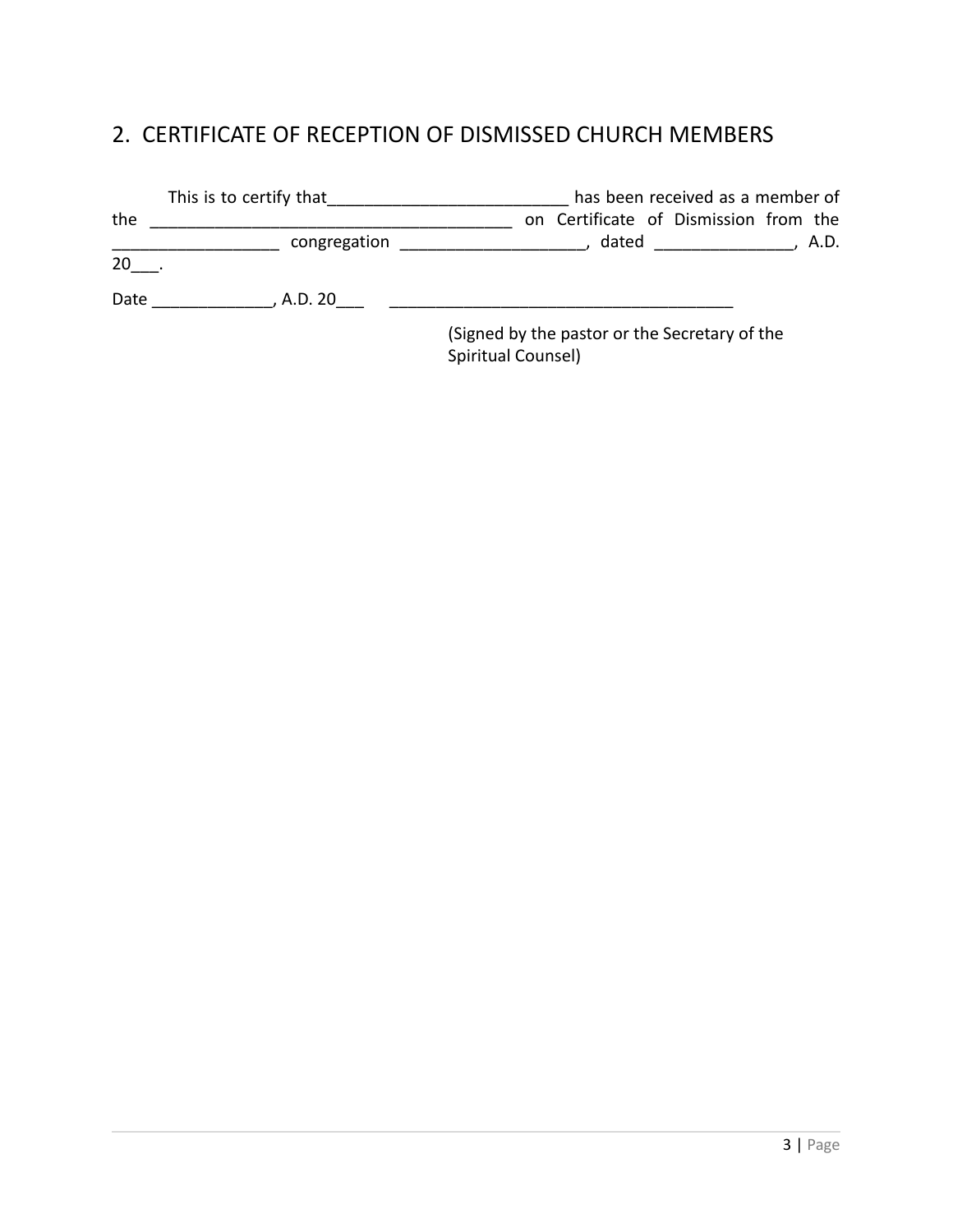#### <span id="page-3-0"></span>3. RECOMMENDATION OF A STUDENT TO CLASSIS

We, the undersigned, hereby certify that \_\_\_\_\_\_\_\_\_\_\_\_\_\_\_\_\_\_\_\_\_\_\_\_\_\_\_\_\_ is a communicant member of the Reformed Church at \_\_\_\_\_\_\_\_\_\_\_\_\_\_\_\_\_\_\_\_\_\_\_\_ in good and regular standing, and sustains an approved moral character that in our opinion he possesses such qualifications, with respect to piety, honesty and capacity, as to render him worthy to prepare for the Christian Ministry, to the glory of God and the edification of the Church, and that we therefore recommend him to the favor and confidence of the Classis of

Date \_\_\_\_\_\_\_\_\_\_\_\_\_\_\_\_\_, A.D. 20\_\_\_ \_\_\_\_\_\_\_\_\_\_\_\_\_\_\_\_\_\_\_\_\_\_\_\_\_\_\_\_\_\_\_\_\_

\_\_\_\_\_\_\_\_\_\_\_\_\_\_\_\_\_\_\_\_\_\_\_\_\_\_\_\_\_\_\_\_\_\_\_\_\_\_\_\_

Pastor \_\_\_\_\_\_\_\_\_\_\_\_\_\_\_\_\_\_\_\_\_\_\_\_\_\_\_\_\_\_\_\_\_ Elder \_\_\_\_\_\_\_\_\_\_\_\_\_\_\_\_\_\_\_\_\_\_\_\_\_\_\_\_\_\_\_\_\_ Elder \_\_\_\_\_\_\_\_\_\_\_\_\_\_\_\_\_\_\_\_\_\_\_\_\_\_\_\_\_\_\_\_\_ Deacon \_\_\_\_\_\_\_\_\_\_\_\_\_\_\_\_\_\_\_\_\_\_\_\_\_\_\_\_\_\_\_\_\_\_ Deacon \_\_\_\_\_\_\_\_\_\_\_\_\_\_\_\_\_\_\_\_\_\_\_\_\_\_\_\_\_\_\_\_\_\_

Consistory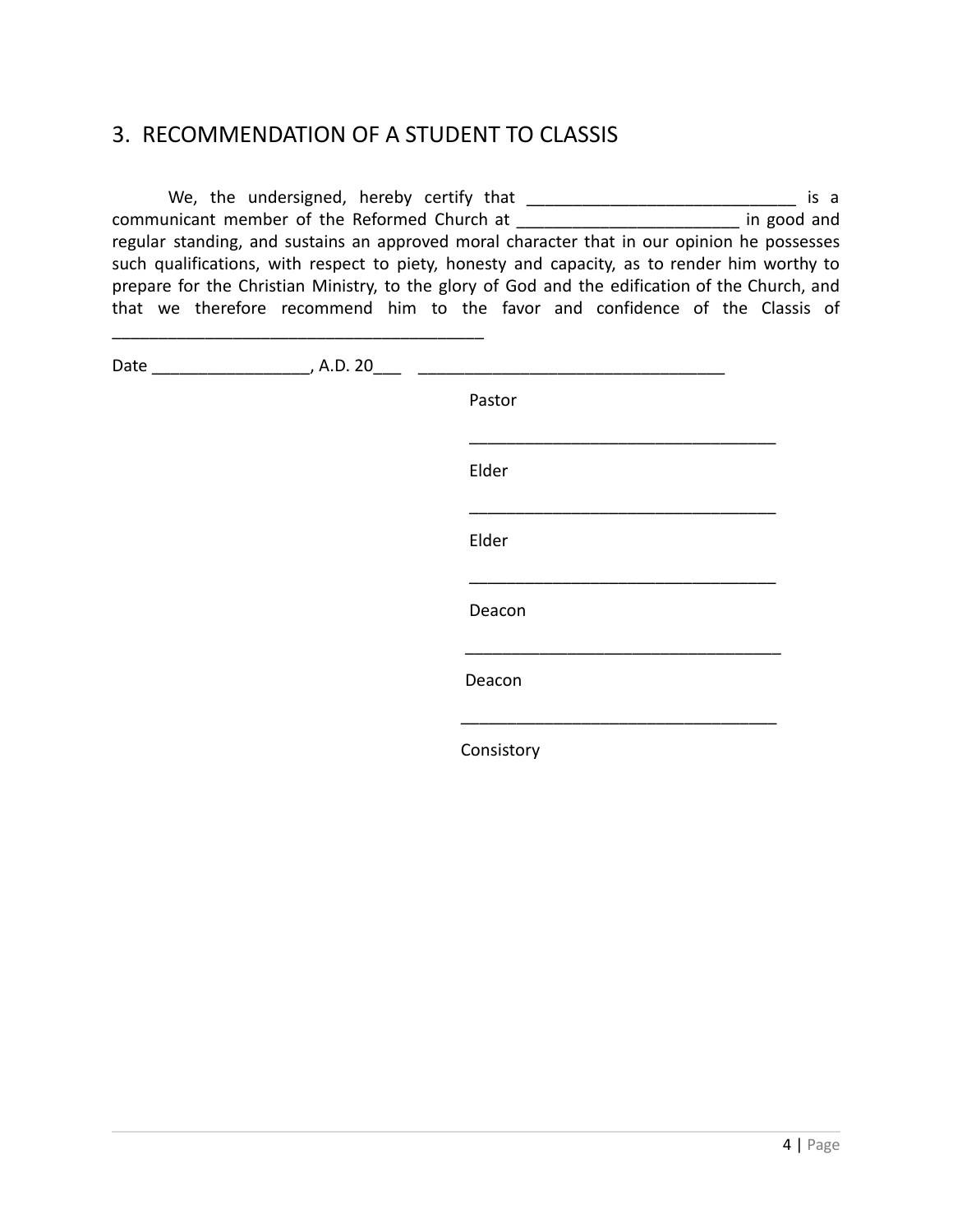# <span id="page-4-0"></span>4. RECOMMENDATION OF A STUDENT BY A CLASSIS TO A THEOLOGICAL SEMINARY

This is to certify that at a meeting of \_\_\_\_\_\_\_\_\_\_\_\_\_ Classis \_\_\_\_\_\_\_\_\_ Synod held at \_\_\_\_\_\_\_\_\_\_\_\_\_\_\_\_\_\_\_\_ on the \_\_\_ day of \_\_\_\_\_\_\_\_\_\_\_\_\_\_\_\_\_\_\_\_\_ A.D. 20\_\_\_, **Example 20** a communicant member of the form congregation at **EXECUTE:** The good and regular standing, and desiring to prepare for the gospel ministry in the Reformed Church in the United States, was duly examined as to his motives, piety, and talents. The examination proved satisfactory, and classes took him under his care and direction. He is hereby recommended to the Christian regarding confidence of the Faculty of the (Theological Seminary) of the (Reformed Church) at \_\_\_\_\_\_\_\_\_\_\_\_\_\_\_ given this \_\_\_\_\_ day of \_\_\_\_\_\_\_\_\_\_\_\_\_\_\_\_\_\_, A.D. 20\_\_\_

By order of Classis,

end and Stated Clerk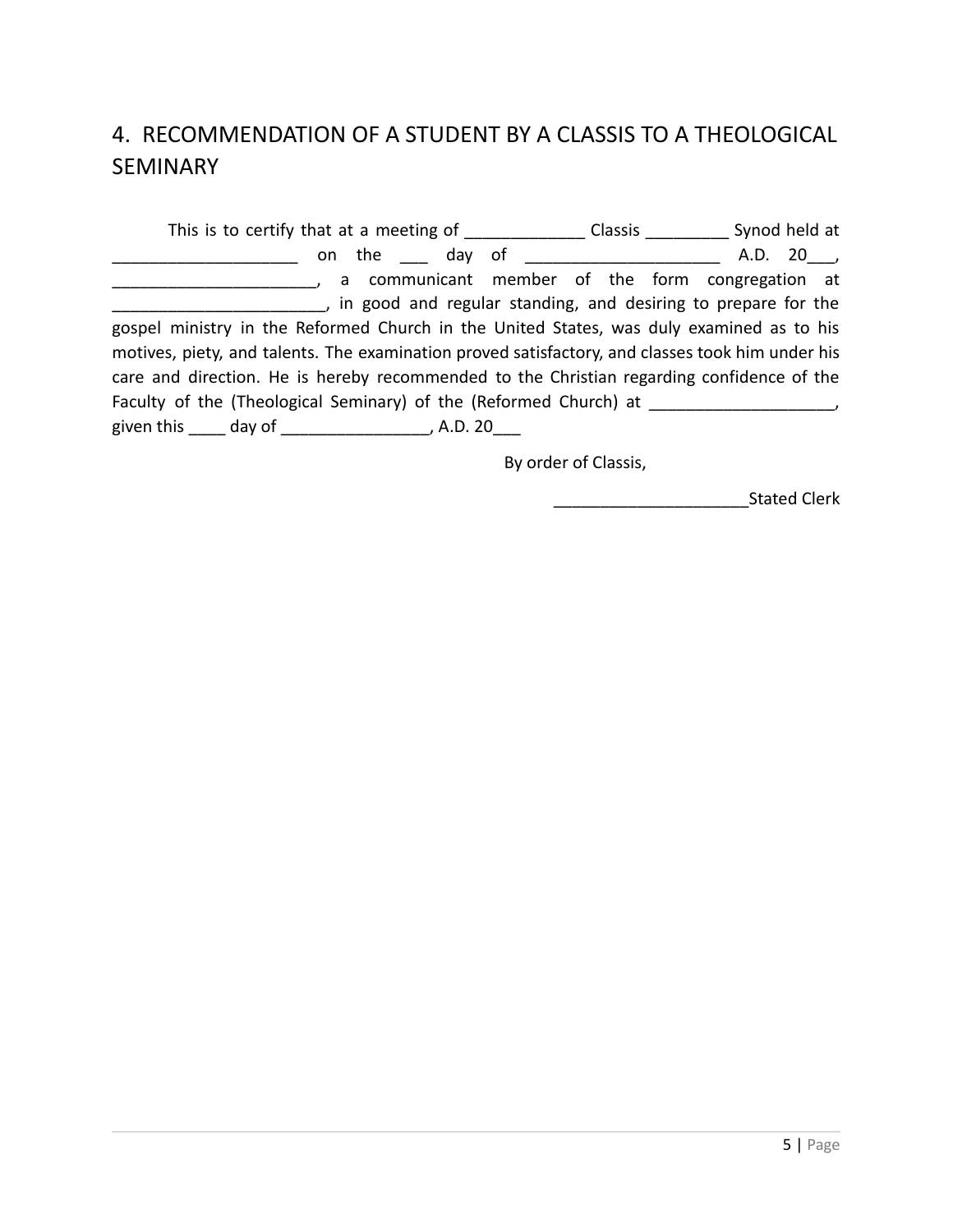### <span id="page-5-0"></span>5. TRANSFER OF A STUDENT FROM ONE CLASSIS TO ANOTHER

It is hereby certified that the bearer, The student of the student of at at the gospel ministry of preparing himself for the gospel ministry of the Reformed Church in the United States. He is under the care of \_\_\_\_\_\_\_\_\_\_\_Classis\_\_\_\_\_\_\_\_\_\_\_\_\_\_\_\_\_ Synod, and is in good and regular standing. As such he is now at his own request transferred to the Classis of \_\_\_\_\_\_\_\_\_\_\_\_\_\_\_\_\_\_\_\_\_\_\_\_\_\_\_ Synod, to continue his studies under its care; and to whose Christian fellowship and confidence, he is hereby affectionately recommended; and when he shall be received by it, this relation to this Classis shall cease, of which reception official notice shall be given to this Classis. Date \_\_\_\_\_\_\_\_\_\_\_\_, A.D. 20\_\_\_\_\_\_\_ By order of Classis,

\_\_\_\_\_\_\_\_\_\_\_\_\_\_\_\_\_\_\_\_\_\_\_\_\_\_\_\_\_\_\_\_\_\_\_\_\_\_\_\_\_\_\_\_\_\_\_\_

\_\_\_\_\_\_\_\_\_\_\_\_\_\_\_\_\_\_\_\_\_\_\_\_\_\_\_\_\_\_\_\_\_\_\_\_\_\_\_\_\_\_\_\_\_\_\_\_\_

President

Stated Clerk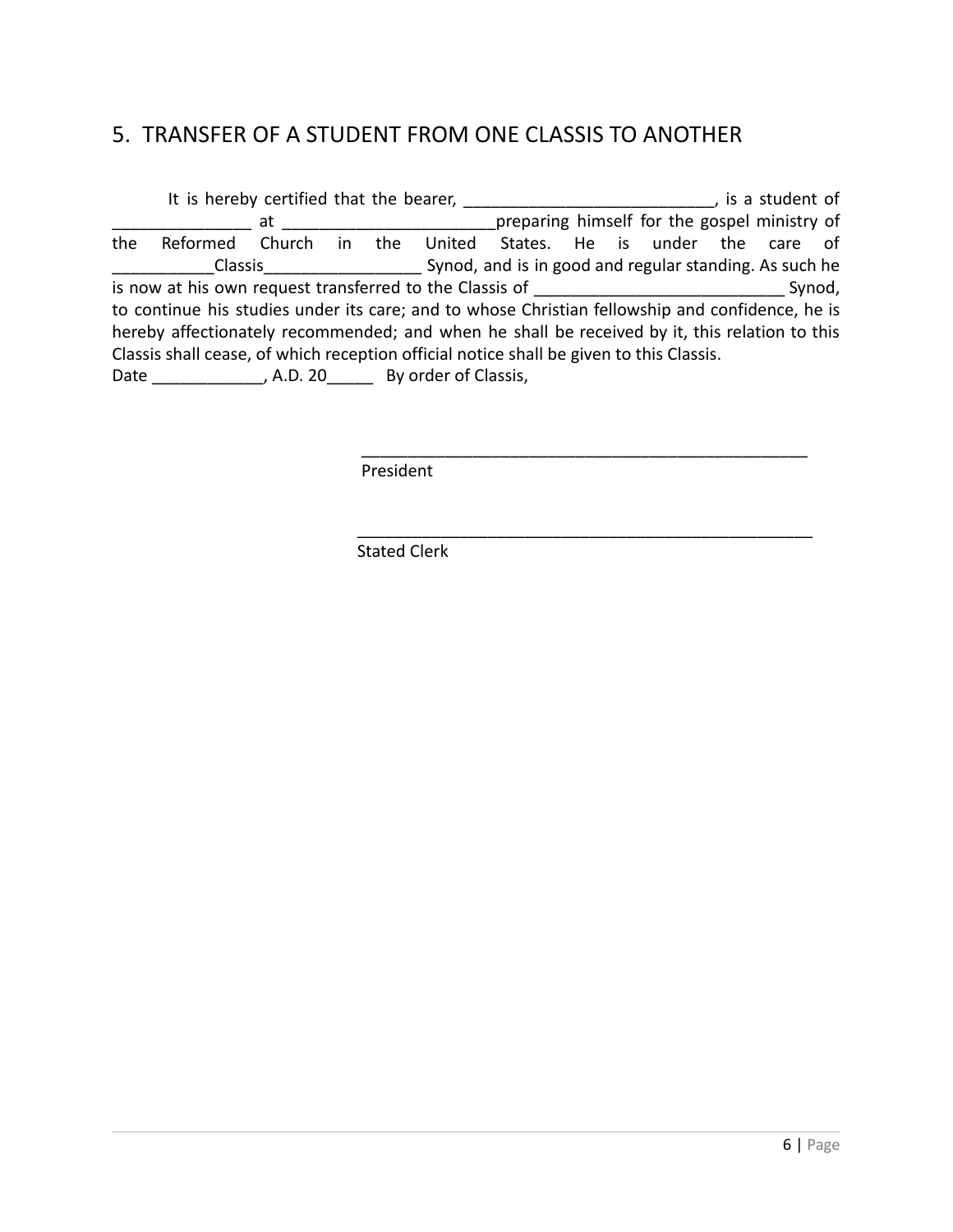### <span id="page-6-0"></span>6. CERTIFICATE OF LICENSURE

\_\_\_\_\_\_\_\_\_\_\_\_\_\_\_\_\_\_\_\_\_\_\_\_\_\_\_\_\_\_\_\_\_\_\_\_\_\_

\_\_\_\_\_\_\_\_\_\_\_\_\_\_\_\_\_\_\_\_\_\_\_\_\_\_\_\_\_\_\_\_\_\_\_\_\_\_\_

In the name of the Lord Jesus Christ, the Great Head of the Church, greeting: Be it known, that **Example 2** and the set of the set of the set of the set of the set of the set of the set of the set of the set of the set of the set of the set of the set of the set of the set of the set of the set of t furnished acceptable testimonials of his Christian character and having sustained a satisfactory examination in the different literary and theological studies, prescribed for Students for the Ministry by the Constitution of the Reformed Church in the United States, and having complied with the requirements of the said Church, was regularly licensed to preach the gospel under the provisions of the aforesaid Constitution, by order of the \_\_\_\_\_\_\_\_\_\_\_\_\_\_\_\_\_\_\_\_\_\_\_\_\_\_\_\_\_\_\_\_\_\_\_\_\_at a meeting held at \_\_\_\_\_\_\_\_\_\_\_\_\_\_\_\_\_\_\_\_\_\_\_\_\_\_\_\_\_\_\_\_\_on the \_\_\_\_\_\_\_\_day of \_\_\_\_\_\_\_\_\_\_\_\_\_\_\_\_\_\_\_\_\_\_\_\_\_\_\_, A.D. 20\_\_\_\_. He is hereby recommended to the favor and attention of those to whom these presents may come.

> In testimony whereof, we have hereunto subscribed our names and affixed the seal of the seal of  $d$ ay of  $\Box$ in the year of our Lord, two thousand and \_\_\_\_\_\_\_\_\_.

(Seal) President

Stated Clerk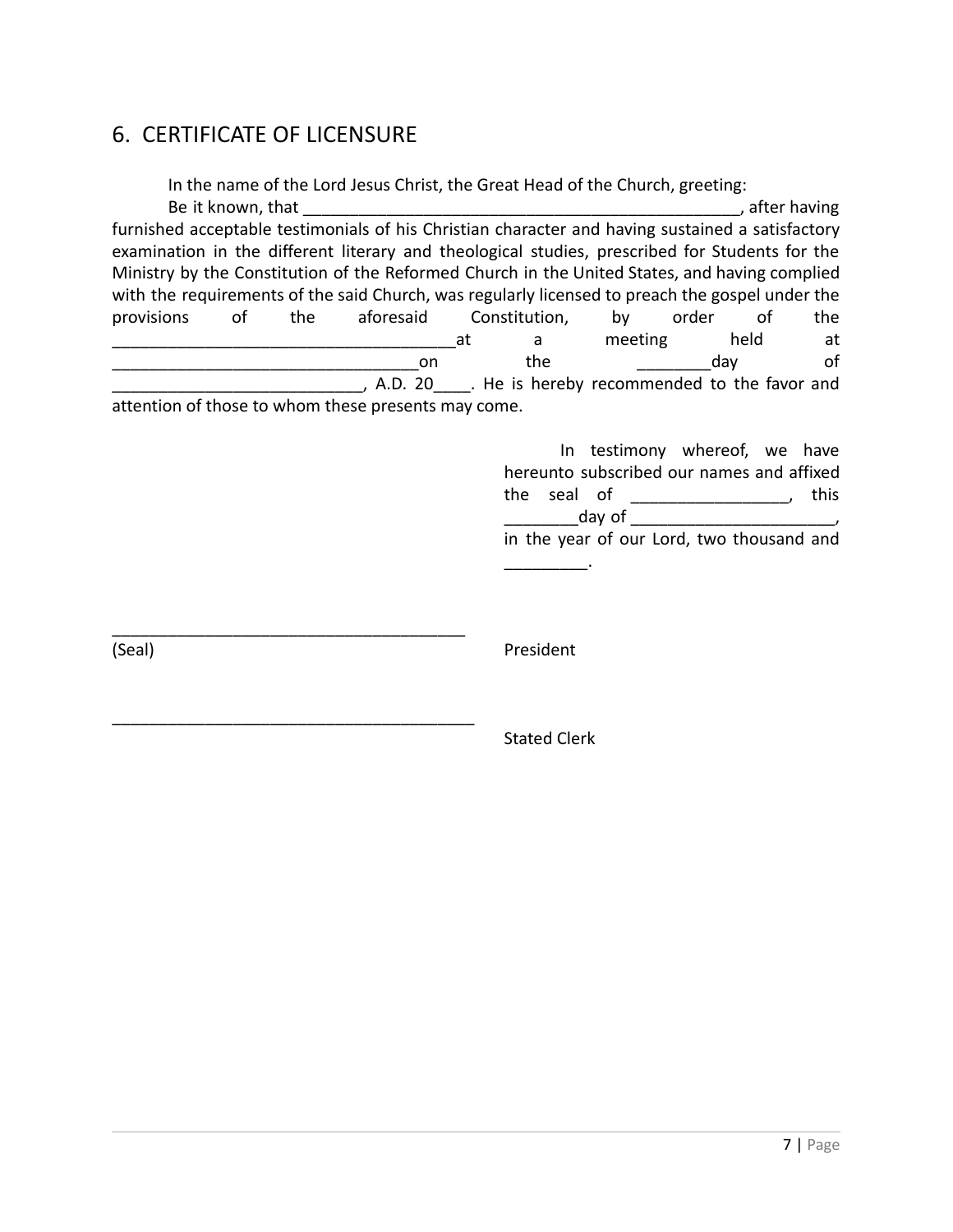#### <span id="page-7-0"></span>7. TESTIMONIAL OF ORDINATION

\_\_\_\_\_\_\_\_\_\_\_\_\_\_\_\_\_\_\_\_\_\_\_\_\_\_\_\_\_\_\_\_\_\_\_\_\_\_

\_\_\_\_\_\_\_\_\_\_\_\_\_\_\_\_\_\_\_\_\_\_\_\_\_\_\_\_\_\_\_\_\_\_\_\_\_\_\_

In the name of the Lord Jesus Christ, the Great Head of the Church, greeting:

Be it known, that  $\Box$ sustained a satisfactory examination in the different literary and theological studies prescribed for Students for the Ministry by the Constitution of the Reformed Church of the United States, and having complied with the requirements of the said Church , was, by order of\_\_\_\_\_\_\_\_\_\_\_\_\_\_\_\_\_\_\_\_\_\_\_\_\_\_\_\_\_\_\_\_ ordained and solemnly set apart to the work of the Christian Ministry, according to the Word of God and the rites and customs of the Reformed Church in the United States , and received into full ministerial communion at \_\_\_\_\_\_\_\_\_\_\_\_\_\_\_\_\_\_\_\_\_\_\_\_\_\_\_\_\_\_\_\_\_\_\_\_\_\_ on the \_\_\_\_\_\_\_\_\_\_\_ day of \_\_\_\_\_\_\_\_\_\_\_\_\_\_\_\_\_\_\_\_, A.D. 20\_\_\_\_\_. He is hereby recommended to the Christian fellowship and attention of all those to whom these presents may come, as qualified to preach the gospel and the administer the sacraments of the Church.

> In testimony whereof, we have hereunto subscribed our names and affixed the seal of  $\overline{\phantom{a}}$ , this  $d$ ay of  $\Box$

in the year of our Lord, two thousand and \_\_\_\_\_\_\_\_\_.

(Seal) President

Stated Clerk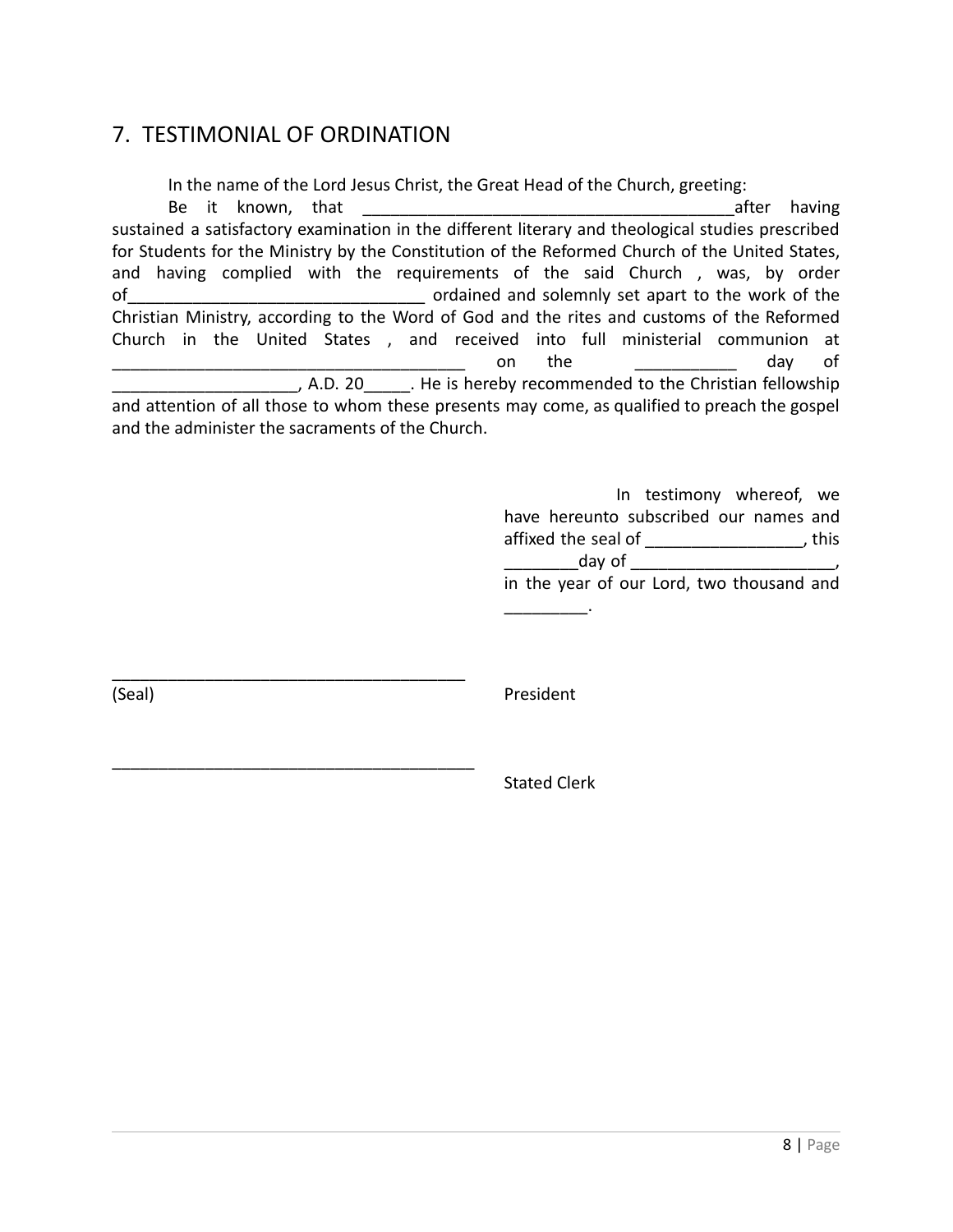#### <span id="page-8-0"></span>8. DISMISSION OF A MINISTER

This is to certify that the Reverend \_\_\_\_\_\_\_\_\_\_\_\_\_\_\_\_\_\_\_\_\_\_\_\_\_\_\_\_\_\_\_\_\_\_\_is a minister of the Reformed Church in the United States, in connection with the Classis of \_\_\_\_\_\_\_\_\_\_\_\_\_\_\_\_\_\_\_\_\_\_\_\_\_\_ of the \_\_\_\_\_\_\_\_\_\_\_\_\_\_\_\_\_\_\_\_\_\_\_\_\_\_\_\_\_\_\_\_\_Synod, in good and regular standing. As such he is not, at his own request, dismissed to unite with the (Classis) of  $\overline{\phantom{a}}$  and  $\overline{\phantom{a}}$  and  $\overline{\phantom{a}}$  (Synod), to whose Christian fellowship and confidence he is hereby cordially recommended; and when received by it his peculiar relation to this Classis shall cease, of which reception official notice must be given to this Classis.

Date: \_\_\_\_\_\_\_\_\_\_\_\_\_\_\_\_\_\_\_\_\_\_\_\_\_\_\_\_\_\_\_\_, A.D. 20\_\_\_\_\_\_\_\_\_\_\_\_\_\_\_\_\_\_\_\_\_\_\_\_\_\_\_\_\_\_\_\_\_\_

\_\_\_\_\_\_\_\_\_\_\_\_\_\_\_\_\_\_\_\_\_\_\_\_\_\_\_\_\_\_\_\_\_\_\_\_\_\_\_\_\_\_\_\_ Stated Clerk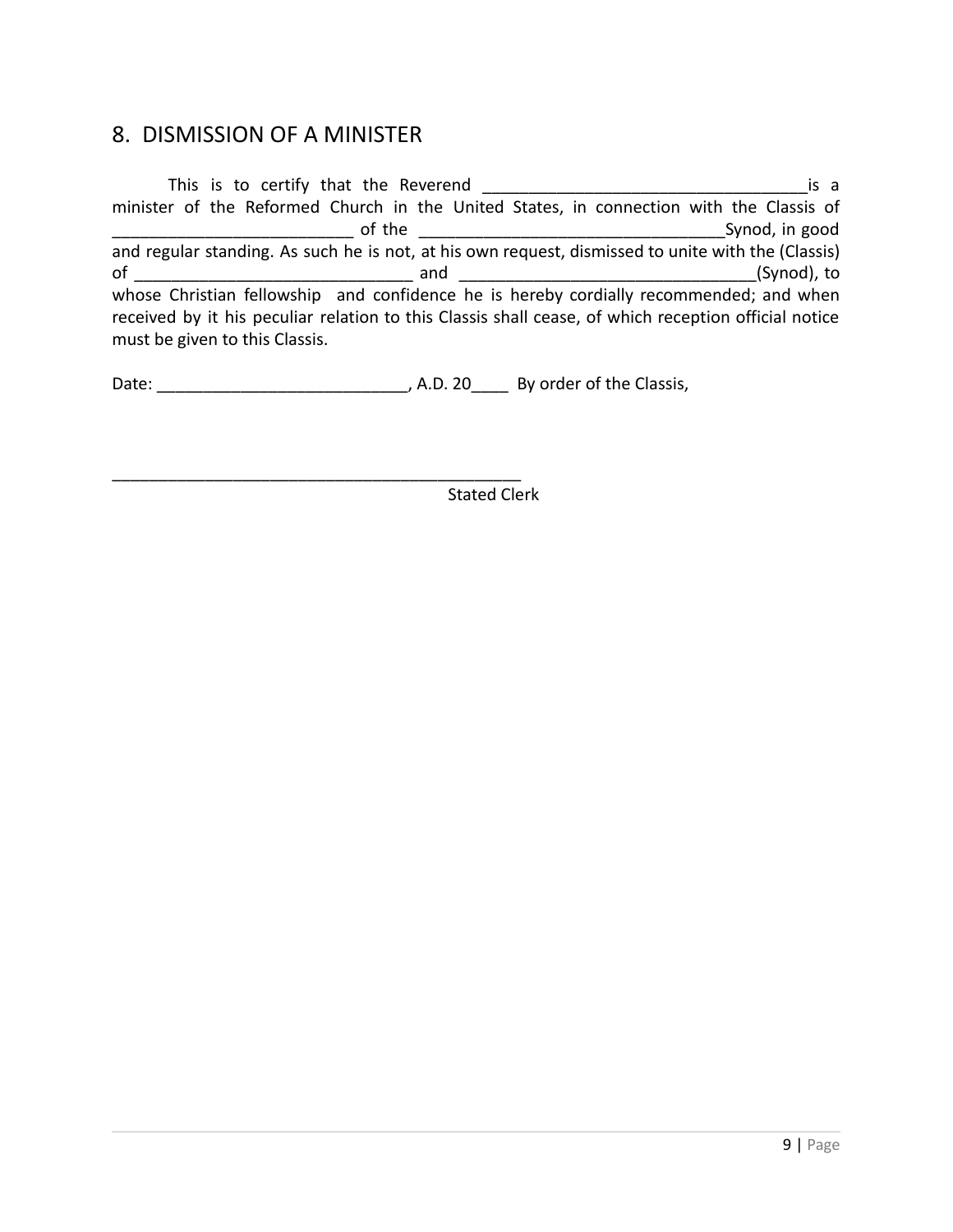# <span id="page-9-0"></span>9. RECEPTION OF A DISMISSED MINISTER

| This is to certify that the Reverend ______                                                                                                                                                                                   |        | has been received into full connection with                                                |  |  |
|-------------------------------------------------------------------------------------------------------------------------------------------------------------------------------------------------------------------------------|--------|--------------------------------------------------------------------------------------------|--|--|
| the Classis of The Classic of The Classic of The Classic of The Classic of the Classic of the Classic of the Classic of the Classic of the Classic of the Classic of the Classic of the Classic of the Classic of the Classic |        | Synod, on a<br><u> 1989 - Andrea Station, amerikansk politiker (</u>                       |  |  |
|                                                                                                                                                                                                                               |        | of the<br>Certificate of Dismission from the (Classis of) ________________________________ |  |  |
|                                                                                                                                                                                                                               | Synod. |                                                                                            |  |  |
|                                                                                                                                                                                                                               |        |                                                                                            |  |  |
|                                                                                                                                                                                                                               |        |                                                                                            |  |  |
| Dated                                                                                                                                                                                                                         |        |                                                                                            |  |  |
|                                                                                                                                                                                                                               |        |                                                                                            |  |  |
|                                                                                                                                                                                                                               |        |                                                                                            |  |  |
| <b>Stated Clerk</b>                                                                                                                                                                                                           |        |                                                                                            |  |  |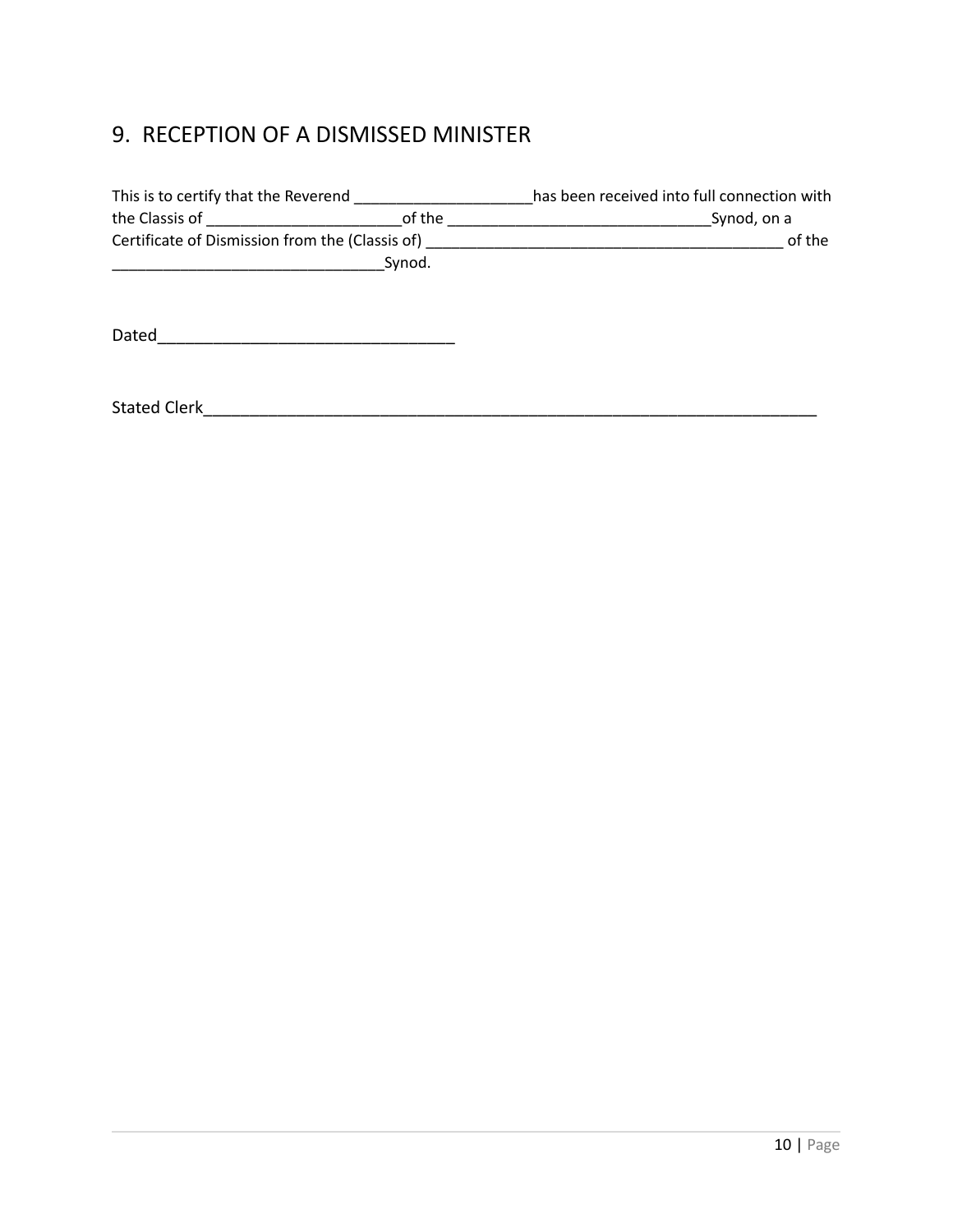## <span id="page-10-0"></span>10. CALL OF A TEACHER OF THEOLOGY

| the                                                                                             |
|-------------------------------------------------------------------------------------------------|
|                                                                                                 |
| Professorship of _________________________________in the theological seminary at                |
| . In accordance with the instructions of said Synod, we hereby                                  |
| present you with a call to the Professorship as aforesaid, and affectionately urge upon you the |
| acceptance thereof. You will be expected to give instruction to the students committed to your  |
| charge in such branches as pertain to your department, under the supervision of the Faculty     |
| and Board of the said seminary, with such modifications as the Synod may hereafter direct. (And |
| in consideration of your services to be rendered and to free you from temporal anxieties and    |
| cares, we promise for your support, in the name of the Synod as long as you continue teacher in |
|                                                                                                 |
| payments (together with the use of a free dwelling).)                                           |
|                                                                                                 |
|                                                                                                 |
| By order of the Synod                                                                           |
| In witness whereof we have affixed the seal of Synod, this ______________day of                 |

\_\_\_\_\_\_\_\_\_\_\_\_\_\_\_\_\_\_\_\_\_\_\_\_\_\_\_\_\_\_\_ in the year of our Lord, \_\_\_\_\_\_\_\_\_\_\_\_\_\_.

President\_\_\_\_\_\_\_\_\_\_\_\_\_\_\_\_\_\_\_\_\_\_\_\_\_\_\_\_\_\_\_\_\_\_\_\_\_\_\_\_\_\_\_\_\_\_\_\_\_\_\_\_\_\_\_\_

Stated Clerk\_\_\_\_\_\_\_\_\_\_\_\_\_\_\_\_\_\_\_\_\_\_\_\_\_\_\_\_\_\_\_\_\_\_\_\_\_\_\_\_\_\_\_\_\_\_\_\_\_\_\_\_\_\_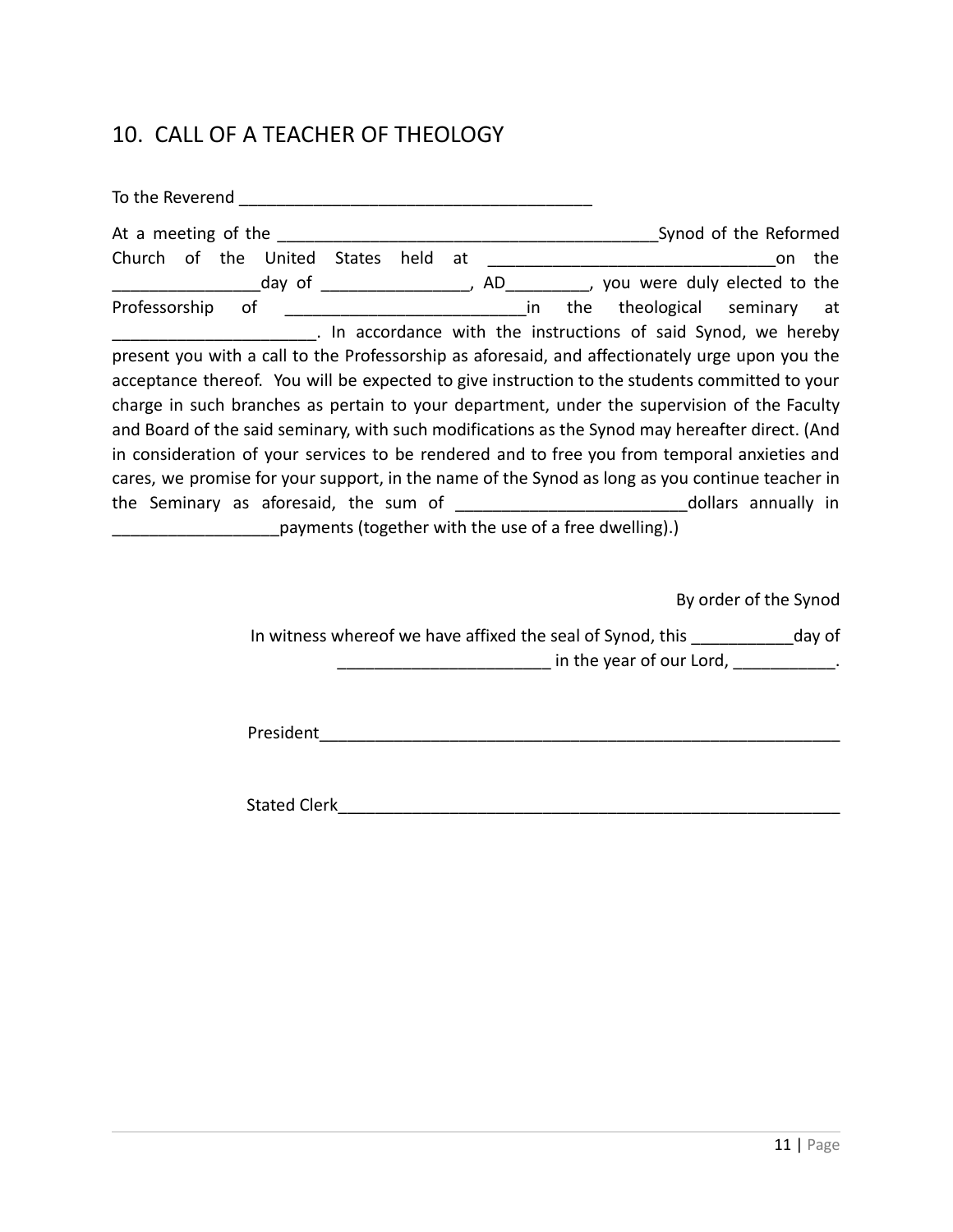### <span id="page-11-0"></span>11. CALL OF A MINISTER

To the Reverend To the Reverend To the Reverend To the Reverend To the Reverence  $\sim$ At an election for pastor held in the \_\_\_\_\_\_\_\_\_\_\_\_\_\_\_\_\_\_\_\_\_\_\_\_\_\_\_\_\_\_\_\_\_\_\_\_\_\_congregation of the the contract of the contract day of the contract day of the contract  $AD$ , you were duly elected to that office; and in accordance with the instructions given us, we, the elders and deacons of the aforesaid congregation, do hereby unite in solemnly calling you to the pastoral office as above mentioned, and affectionately urge upon you the acceptance of our call. The duties which will be required of you are those which usually pertain to the pastoral office and are specifically set forth in the word of God and the Constitution of the Reformed Church in the United States.

To encourage you in the discharge of the duties of your important and responsible office, we promise you, in the name of the congregation, all proper attention, love and obedience to the Lord; and in consideration of your service, and that you may be relieved of temporal cares as far as possible, we obligate ourselves in their behalf to pay you for your support an annual sum of dollars in the solution of the payments, so long as you shall continue our pastor, together with the use of the (parsonage belonging to the congregation) a house which shall be provided for your accommodation.

|  |  |                           | In witness whereof, we have hereunto subscribed our names, this |  |  | day of |  |
|--|--|---------------------------|-----------------------------------------------------------------|--|--|--------|--|
|  |  | , in the year of our Lord |                                                                 |  |  |        |  |

Elders

Deacons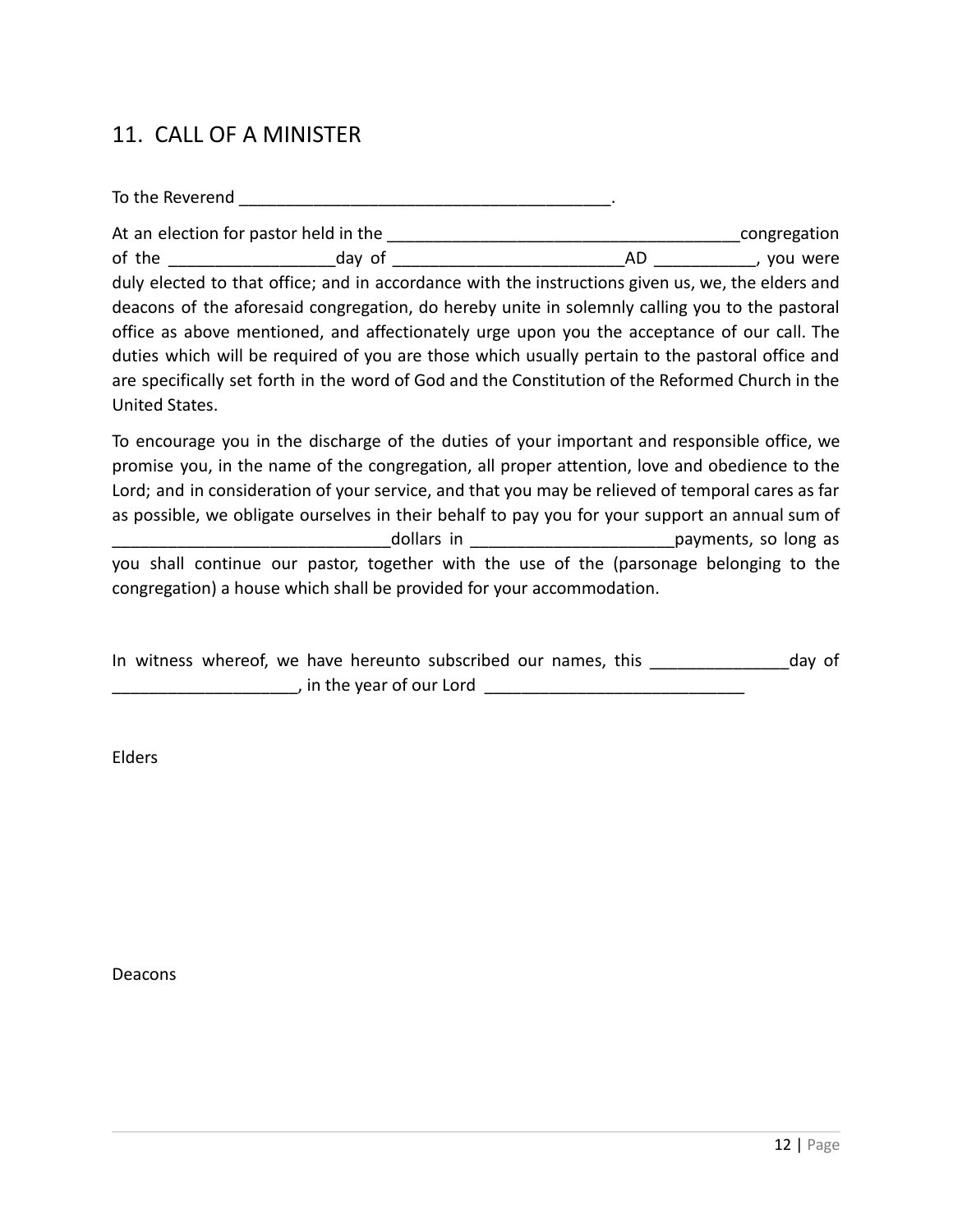# <span id="page-12-0"></span>12. ROLL OF MINISTERS OF CLASSIS

It is further certified that on this \_\_\_\_\_\_\_\_\_\_\_day of \_\_\_\_\_\_\_\_\_\_\_\_\_, AD\_\_\_\_\_\_\_\_\_\_\_\_, the following ordained ministers constitute the clerical roll of \_\_\_\_\_\_\_\_\_\_\_\_\_\_\_\_Classis: (Here write the names of the ministers) (seal) Given under my hand and the seal of \_\_\_\_\_\_\_\_\_\_\_\_\_\_\_\_\_\_Classis, this day of  $\overline{A}$  $\frac{1}{2}$ \_\_\_\_\_\_\_\_\_\_\_\_\_\_\_\_\_\_\_\_Stated Clerk of **Classis** 

(Write names of persons and places plainly and give the first or Christian name of delegates in full. When properly filled out, return the roll at once to the stated clerk of the Synod.)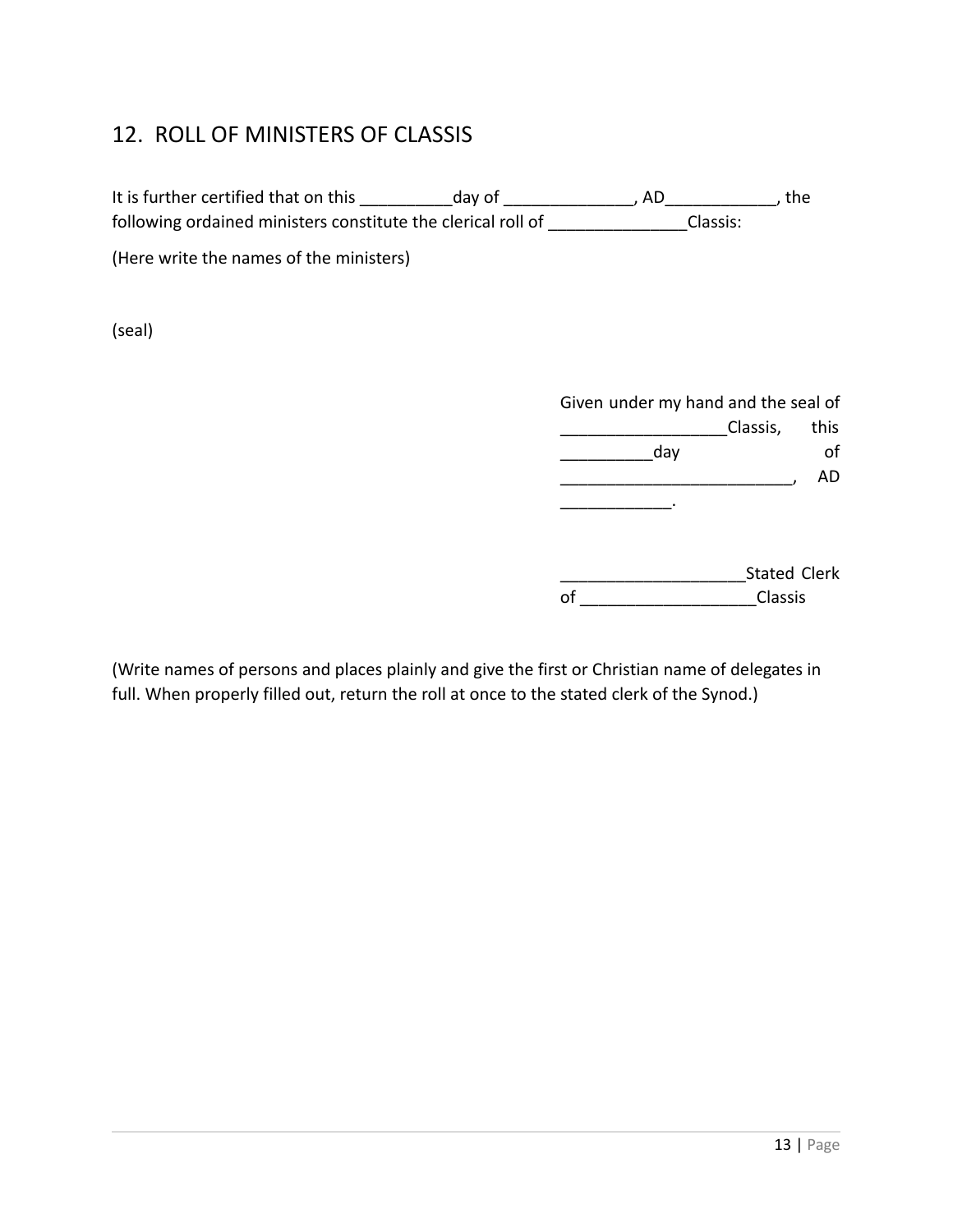### <span id="page-13-0"></span>13. CREDENTIALS OF DELEGATES FROM CLASSIS TO SYNOD

| This is to certify that             | Classis of the Synod of                                                 | , at its            |
|-------------------------------------|-------------------------------------------------------------------------|---------------------|
| annual (or special) meeting held at | on the                                                                  | day of              |
|                                     | 20 , duly elected the following members of the Clkassis as delegates to |                     |
| the                                 | Synod of the Reformed Church in the United States, to convene in        |                     |
| church at                           |                                                                         | County and State of |
| on the                              | day of                                                                  | . AD 20<br>. at     |
| o'clock, (AM / PM), namely:         |                                                                         |                     |

Ministers Elders

Primarii

Secundi

(Seal)

Given under my hand and the seal of \_\_\_\_\_\_\_\_\_\_\_\_\_\_\_\_

Classis, this \_\_\_\_\_\_\_\_\_\_\_day of \_\_\_\_\_\_\_\_\_\_\_\_\_\_ AD 20\_\_\_\_

| <b>Stated Clerk</b> |  |
|---------------------|--|
|---------------------|--|

Of \_\_\_\_\_\_\_\_\_\_\_\_\_\_\_Classis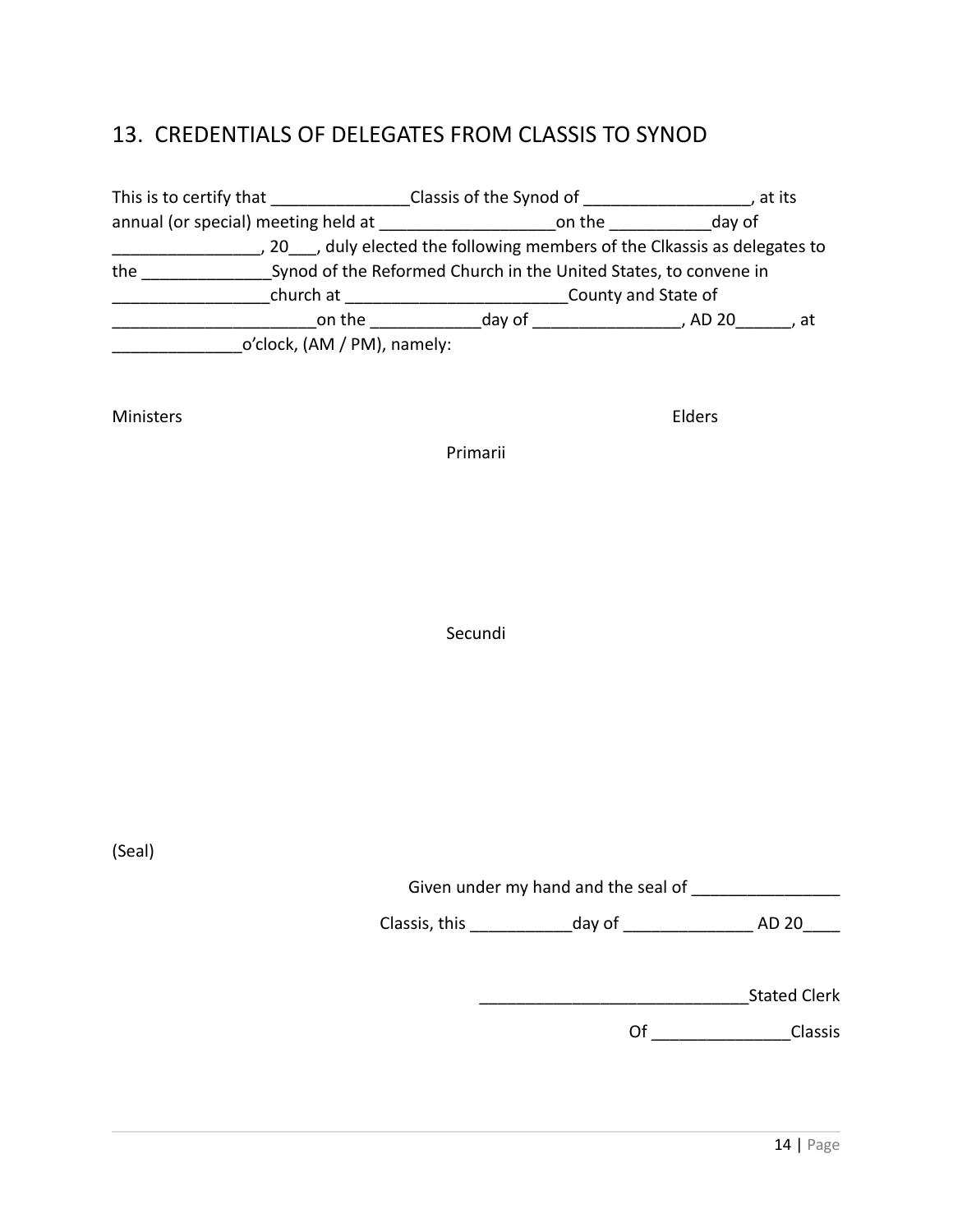# <span id="page-14-0"></span>14. FORM OF OATH

The witness holding up the right hand, the person administering the oath shall say to the witness:

"You do solemnly swear (or affirm) that the testimony you shall give in the matter now in hearing before us shall be the truth, the whole truth, and nothing but the truth, and that as you shall answer to God at that great day."

(The witnesses are to be sworn or affirmed by the president or by any member of the body whom he shall appoint.)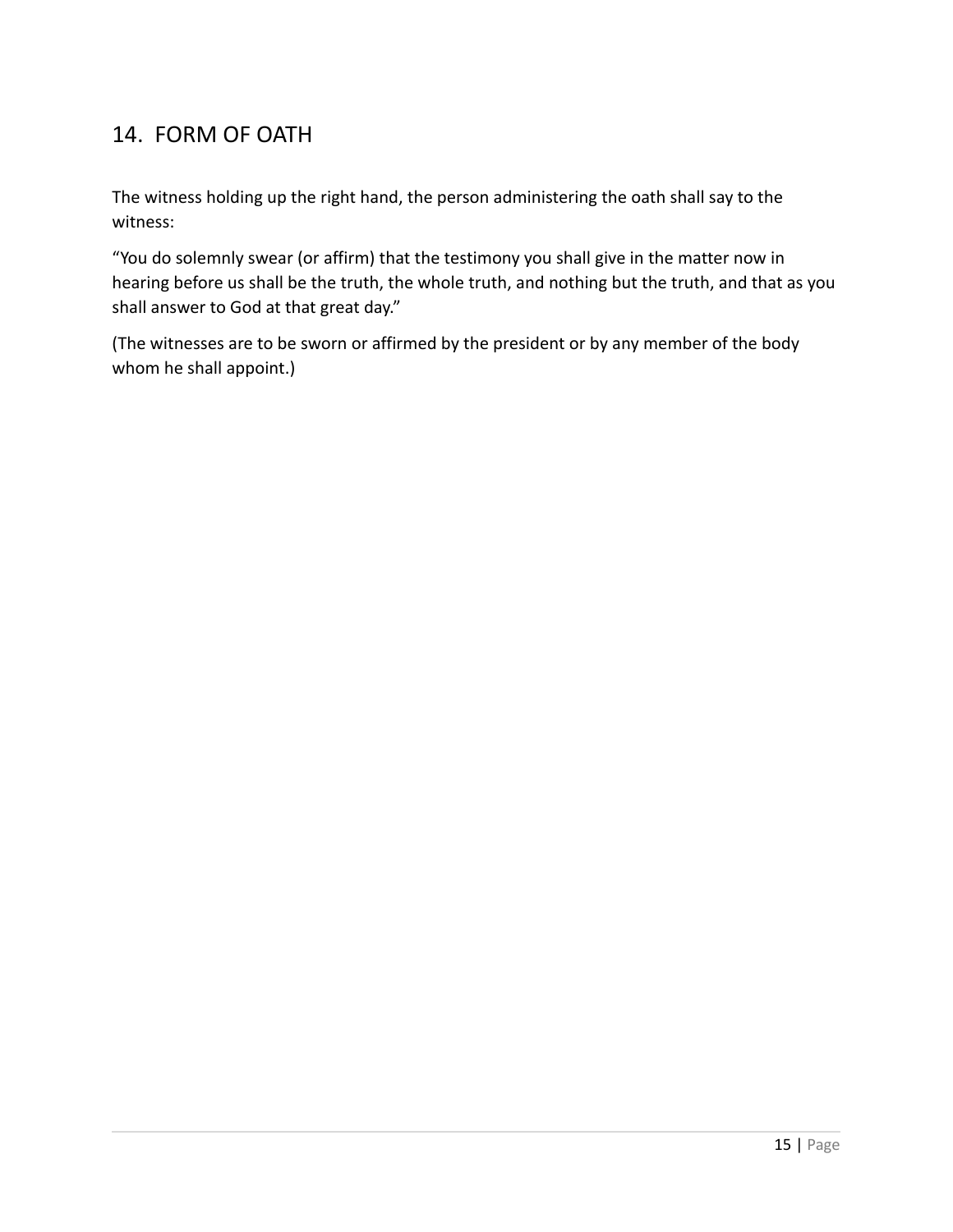## <span id="page-15-0"></span>15. CERTIFICATE OF A TRANSCRIPT FROM THE RECORD

This is to certify that the foregoing is a true and correct transcript from the records of (insert the title of the judicatory from whose records the transcript is made) in the above stated case, of all the proceedings had by said judicatory in said case (or if it is only part of the record state what part).

Witness my hand (and seal if there is one) this \_\_\_\_\_\_\_\_\_\_\_\_\_\_\_\_\_\_\_\_\_\_ day of  $\blacksquare$ , A.D. 20  $\blacksquare$  , at  $\blacksquare$ 

> \_\_\_\_\_\_\_\_\_\_\_\_\_\_\_\_\_\_\_\_\_\_\_\_\_\_\_\_\_\_\_\_\_\_\_\_\_\_\_\_ (Name and title of office that made the transcript.)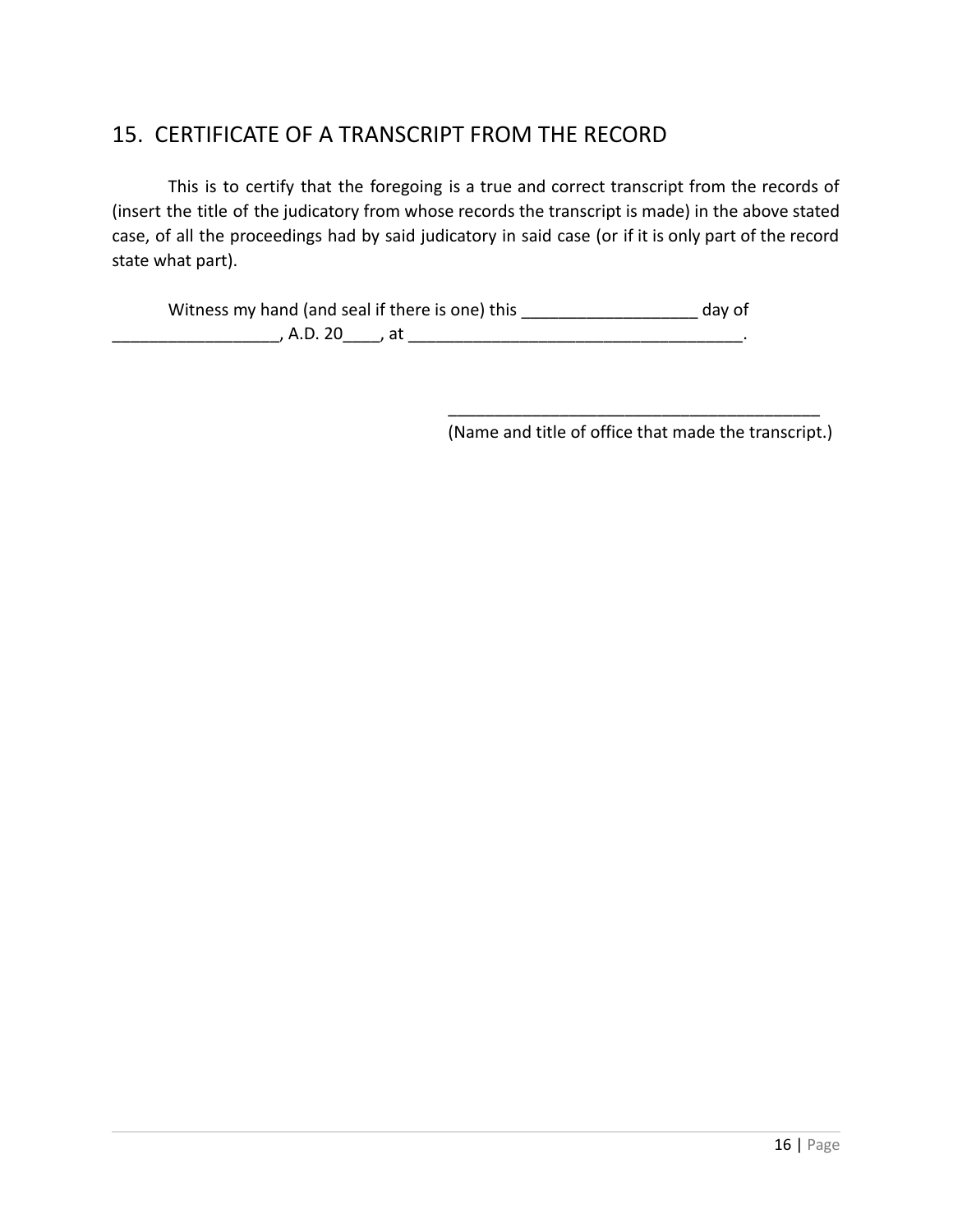## <span id="page-16-0"></span>16. FORM OF CITATION OF A WITNESS

A citation of a witness is served I the same manner as a citation of an accused person. (See Article 132 of Constitution.)

To (insert the names of the witnesses you want)

You are hereby cited to be and appear before (insert the judicatory trying the case) assembled in special (or regular annual) session (insert time and place of hearing). Then and there to testify all and singular those things of which you shall know in the matter of charges (or complaint) preferred by (name of accuser or complaint) against (name of accused) for (state name of charge or complaint) on part of (accuser of accused).

By order of (insert title of judicatory trying the case).

Date: \_\_\_\_\_\_\_\_\_\_\_\_\_\_, A.D. 20\_\_\_\_\_.

(Signed by the officer issuing the citation, giving his name and official title.)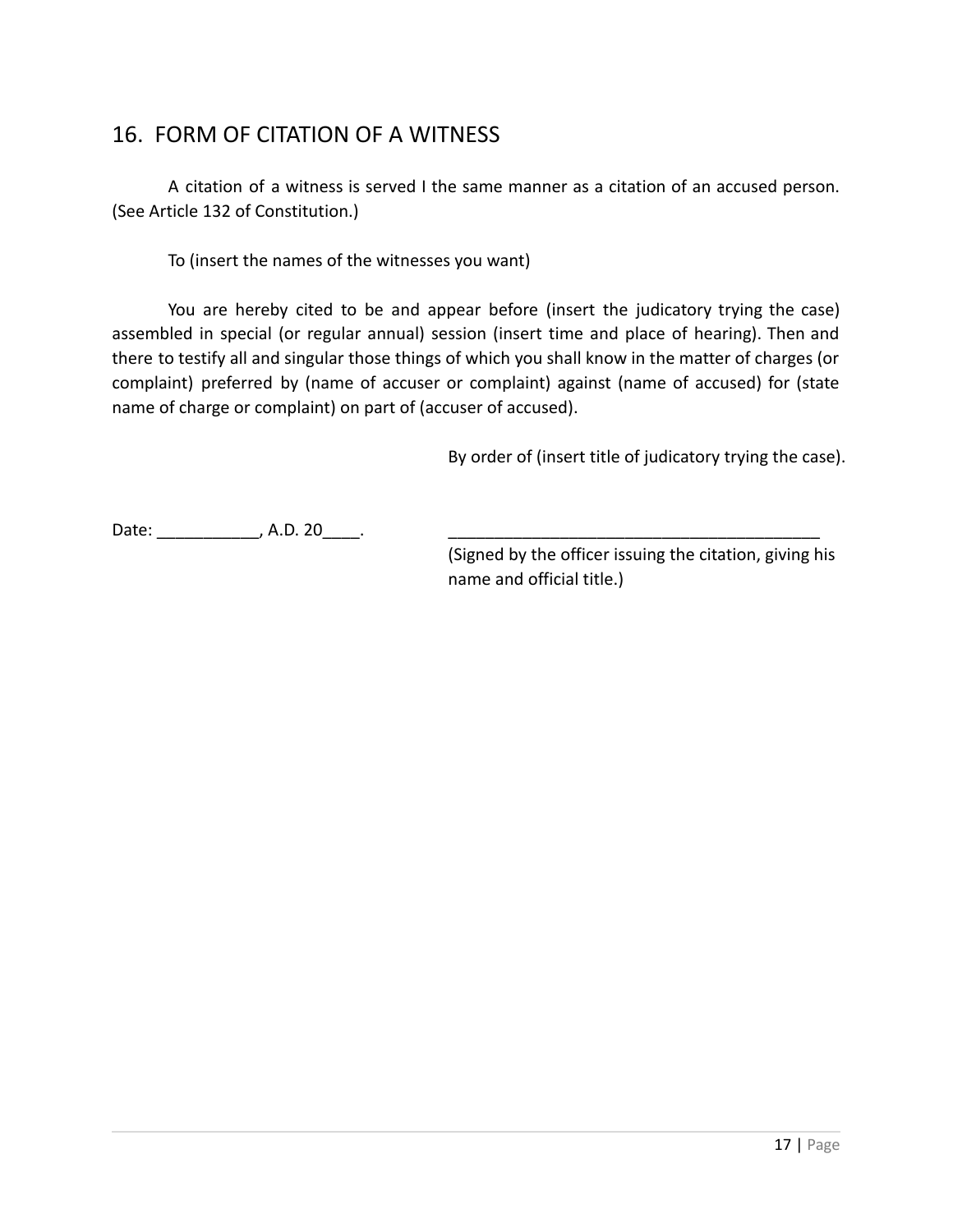# <span id="page-17-0"></span>17. FORM OF TAKING DEPOSITIONS

| (Name of accuser) | <b>ACCUSATION</b> (or complaint)<br>brought before |
|-------------------|----------------------------------------------------|
| (Or title)        | (The same as in notice)                            |
| <b>AGAINST</b>    |                                                    |

(Name of accused)

\_\_\_\_\_\_\_\_\_\_\_\_\_\_\_\_\_\_\_\_\_\_\_\_\_\_\_\_\_\_\_\_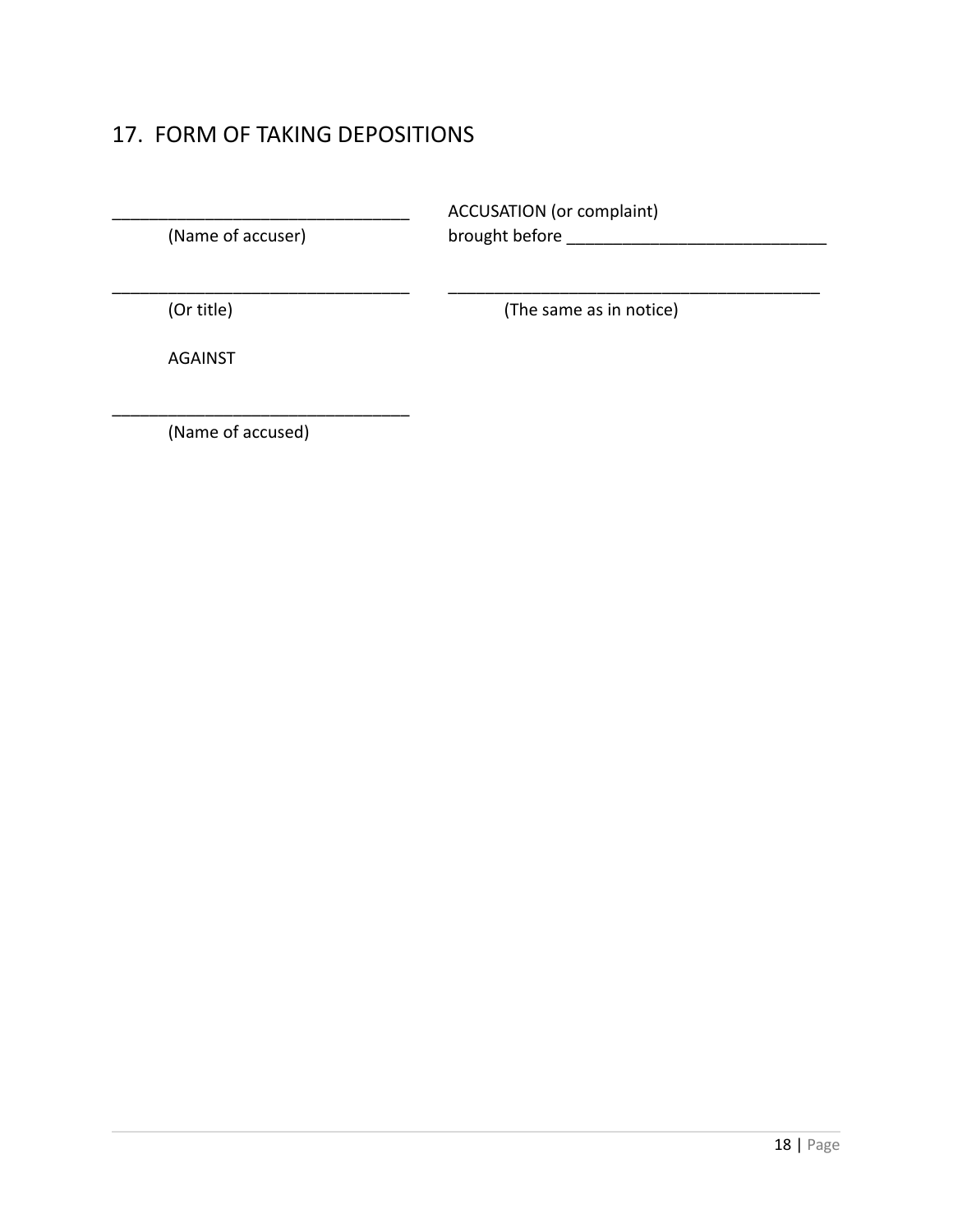## <span id="page-18-0"></span>18. DEPOSITION OF WITNESS

Sworn (or affirmed) and examined before me the undersigned named in notice hereto attached, at my office at \_\_\_\_\_\_\_\_\_\_\_\_\_\_\_\_\_\_\_\_\_\_\_\_\_\_\_\_\_\_\_\_\_\_\_\_\_\_\_\_\_ on the \_\_\_\_\_\_\_\_\_ day of The Compact Compact A.D. 20 The Multimess of witness) being produced on part of accuser (or accused) after being duly sworn (or affirmed) upon his solemn oath (or affirmation) deposes and says, I reside at \_\_\_\_\_\_\_\_\_\_\_\_\_\_\_\_\_\_\_\_\_\_\_\_\_\_\_\_\_\_\_\_\_\_\_\_\_\_. I am (here give occupation). I am \_\_\_\_\_\_\_ years of age. I have known denoted the second the second the testimony as it falls from the lips of witness.) (If there is cross-examination mark it "Cross-examination.") (In this manner, proceed with each witness.) (If you adjourn to another day, sate the day and hour of adjournment publicly and make a record of it in the order as it comes. Let each witness sign his testimony. When the testimony is taken, the officer certifies as follows.)

I do hereby certify that the witnesses herein above named were duly qualified and examined by me at the time and place herein above stated, that their testimony was reduced to writing under my supervision, as stated by the witnesses, and each witness signed his depositions in my presence.

(Seal) \_\_\_\_\_\_\_\_\_\_\_\_\_\_\_\_\_\_\_\_\_\_\_\_\_\_\_\_\_\_\_\_\_\_\_\_\_\_\_\_

(Signature of Notary or Justice or Commissioner, and seal if he has one.)

(Attach all the papers – notice, depositions and exhibits or documentary evidence produced, and deliver them to the person that issued the notice.)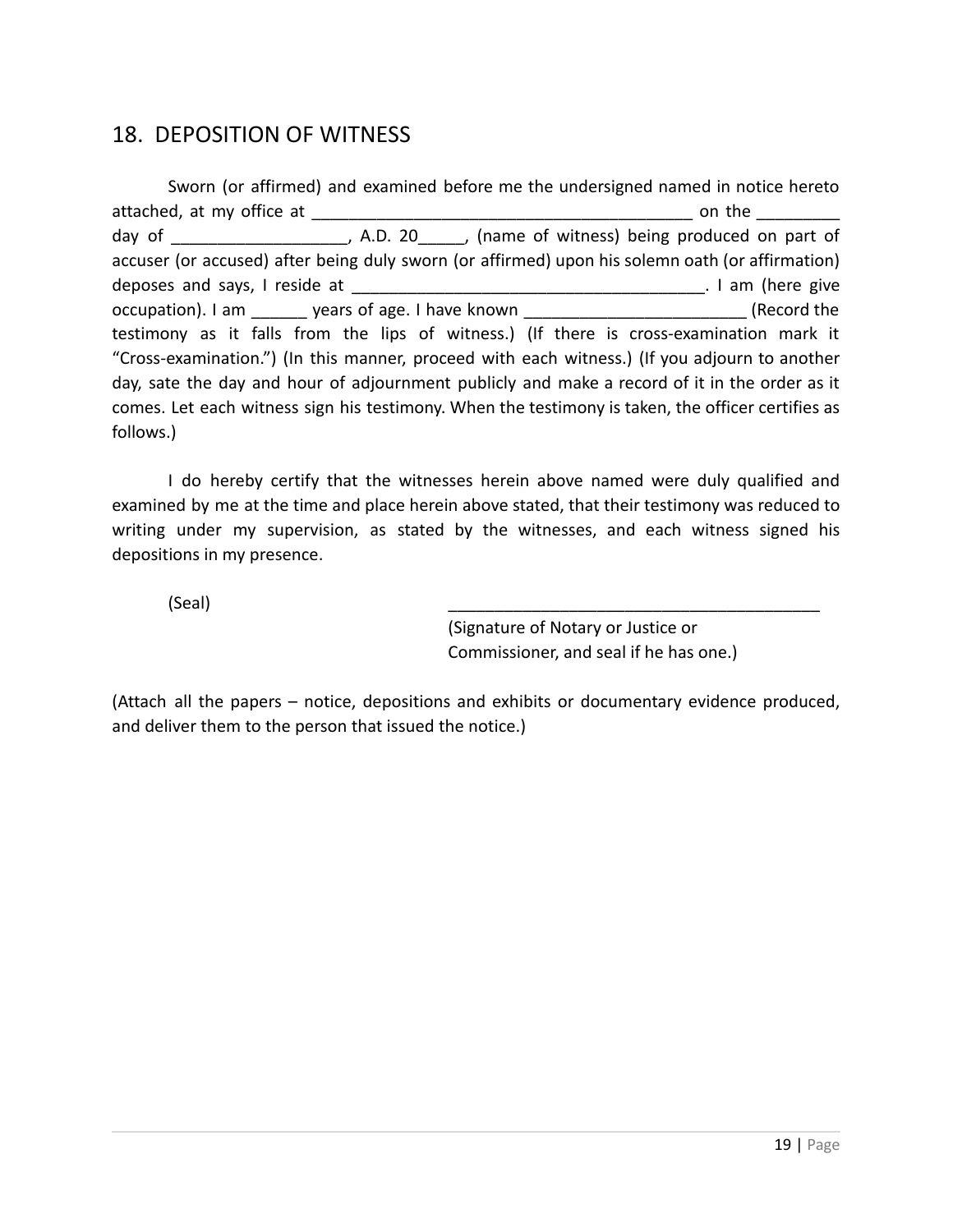#### <span id="page-19-0"></span>19. FORM OF NOTICE FOR TAKING TESTIMONY

| (Name of accuser) | <b>ACCUSATION</b> (or complaint)<br>brought before                     |
|-------------------|------------------------------------------------------------------------|
|                   | the day of<br>, A.D.20                                                 |
| (Title of name)   |                                                                        |
| <b>AGAINST</b>    | (state judicatory's title)                                             |
| (Name of accused) |                                                                        |
|                   | To (insert name or title of opposite party, its attorney or committee) |

This is to notify you that testimony will be taken to be read in the hearing of the above named case, on the part of accuser (or accused) on \_\_\_\_\_\_\_\_ the \_\_\_\_\_\_\_ day of \_\_\_\_\_\_\_\_\_\_\_\_, A.D. 20\_\_\_, between the hours of \_\_\_\_\_o'clock A.M. and \_\_\_\_\_ o'clock P.M., of said day before (a Notary Public or a Justice of the Peace or Commissioner), at his office, No. \_\_\_\_\_\_\_\_\_\_\_\_\_\_\_\_\_\_\_\_\_\_\_\_\_ Street, of \_\_\_\_\_\_\_\_\_\_\_\_\_\_\_\_\_\_\_\_\_\_\_\_\_\_ in the County of State of the state of the state of the state of  $\mathbf{b}$  which testimony said party expects to prove (insert briefly point in complaint you wish to prove) at which time and

place you may cause the witness examined to be cross-examined.

(Signature of party, attorney or committee issuing the notice.)

\_\_\_\_\_\_\_\_\_\_\_\_\_\_\_\_\_\_\_\_\_\_\_\_\_\_\_\_\_\_\_\_\_\_\_\_\_\_\_\_

Serve a copy of this notice upon the opposite party at least ten days before the testimony is taken. Then prove service as in the case of a citation on back of original notice, and send it to the officer who is to take the testimony, who shall attach it to the testimony and send it or hand it to the party that issued the notice.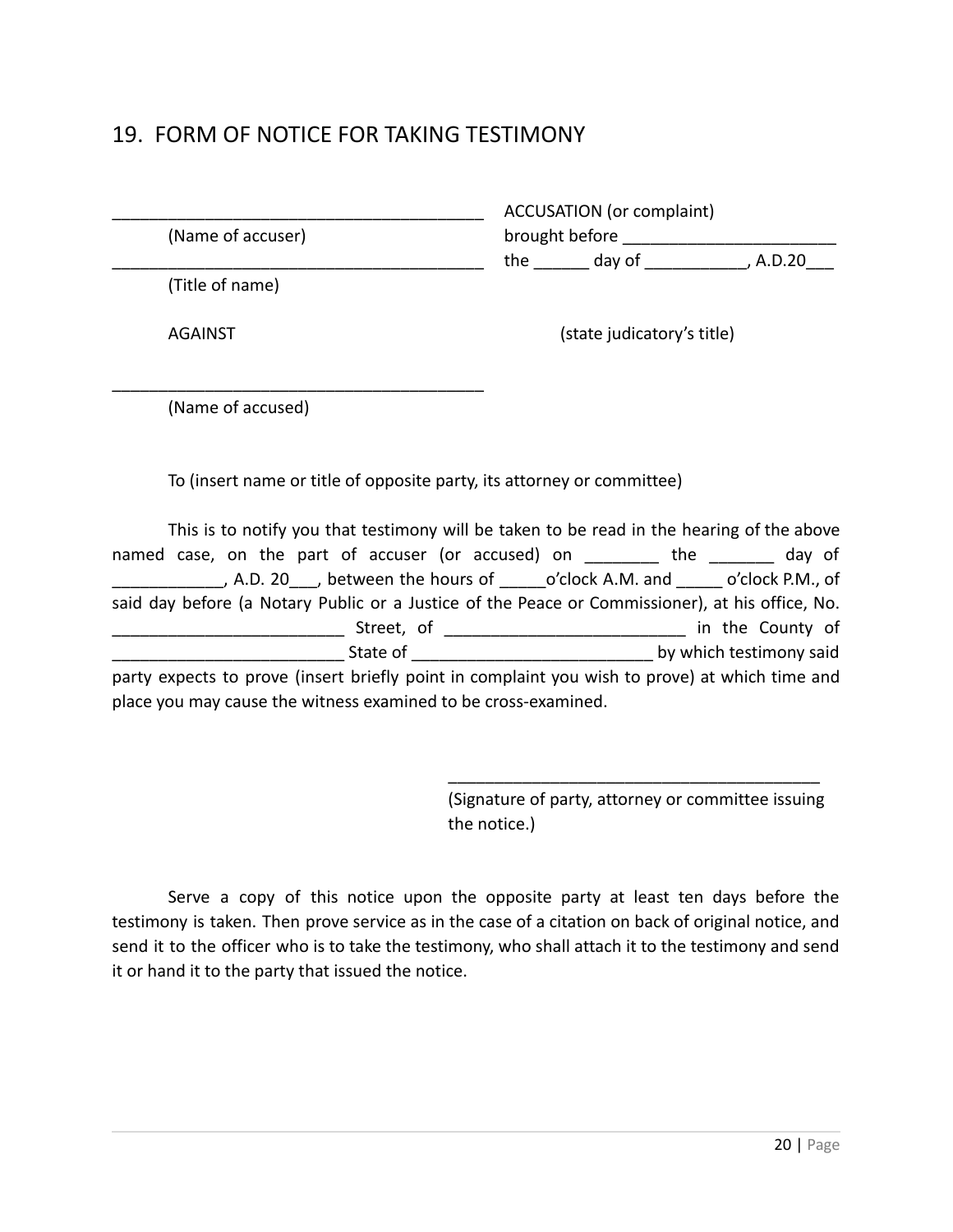#### <span id="page-20-0"></span>20. FORM OF CITATION

**Whereas**, Charges (or complaint) were (or was) lodged with the President (or Stated Clerk or Secretary) of (insert the title of the judicatory to which the accusation or complaint is directed) against you \_\_\_\_\_\_\_\_\_\_\_\_\_\_\_\_\_\_\_\_\_\_\_\_\_\_\_\_\_\_\_\_ a member of (or the minister of) Reformed Church at

(or in the case of a complaint against a judicatory insert its title) a correct copy whereof is hereto attached.

Now, in pursuance of the requirement of the Constitution of the Reformed Church in the United States, that is sent to cite you to be and to appear before (insert the title of the judicatory issuing the summons) assembled in special (or regular annual) session in the (insert the place and date of the meeting of the judicatory for trial describing place so it can easily be found, and give the hour of the opening of session) to answer the charges (or complaint) aforesaid; and then and there present all matters of plea and defense proper and in order.

By order and authority of the (insert the title of judicatory issuing this) at \_\_\_\_\_\_\_\_\_\_\_\_\_\_\_\_\_\_\_\_\_\_\_\_\_\_\_\_\_ this \_\_\_\_\_\_\_ day of \_\_\_\_\_\_\_\_\_\_\_\_\_\_\_\_\_\_\_\_, A.D. 20\_\_\_\_

(Secretary, President or Stated Clerk)

\_\_\_\_\_\_\_\_\_\_\_\_\_\_\_\_\_\_\_\_\_\_\_\_\_\_\_\_\_\_\_\_\_\_\_\_\_\_\_\_

NOTE: The second citation of the person accused shall be the same in form as the first citation excepting the necessary change of date. The following paragraph shall also be added: "This being your second citation you are hereby informed that if you refuse to appear you shall not only be liable to censure for contumacy, but the judicatory may proceed with the investigation and decision of the case as though you were present; in which case the judicatory shall appoint some person or persons to represent you as counsel" (Article 144 of the Constitution).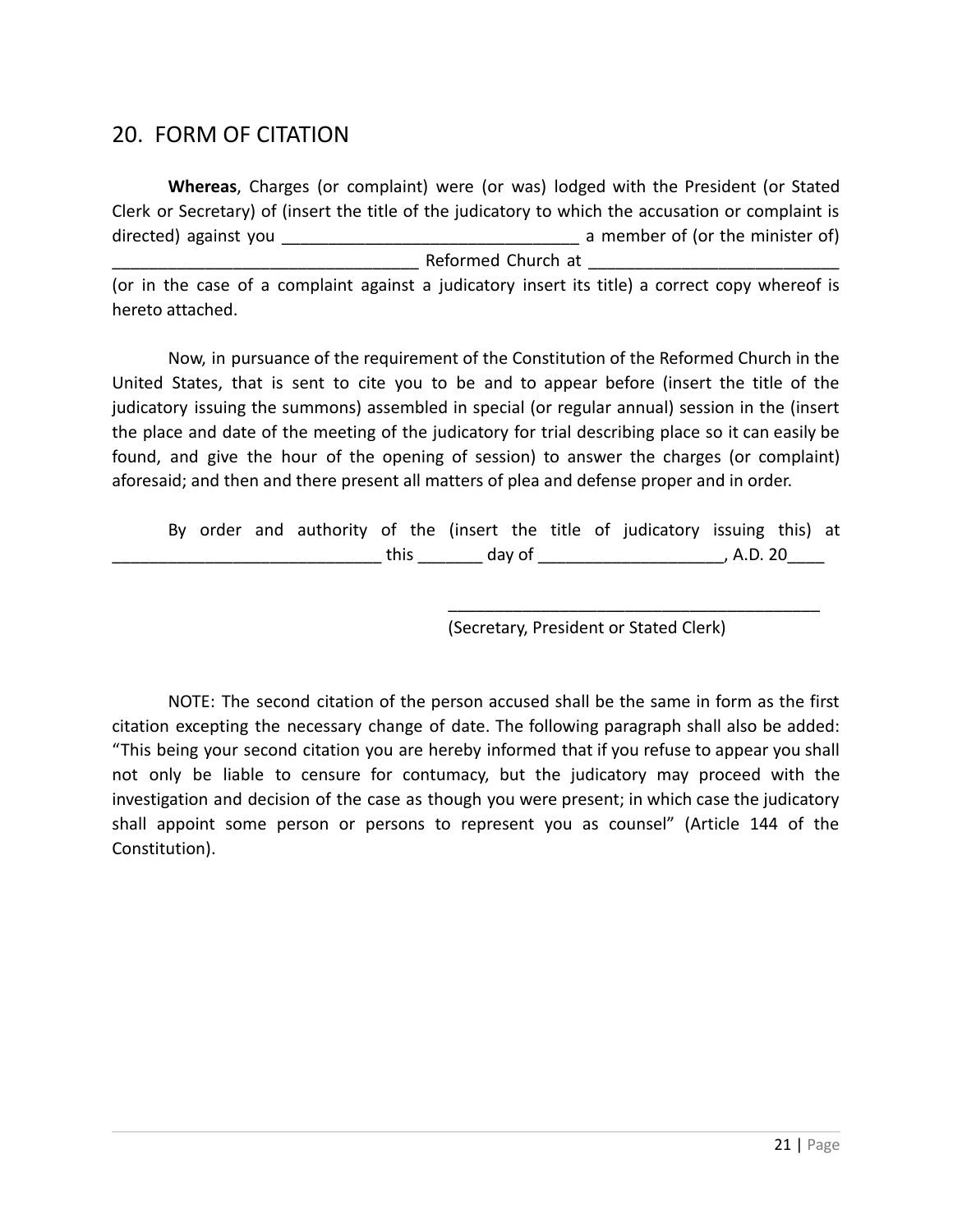#### <span id="page-21-0"></span>21. FORMS OF COMPLAINT

Complaint may be brought in by any member or minister of the Church, before any of the Church judicatories, in matters concerning the Church.

#### **If the complaint is made to a local Spiritual Council, it shall begin as follows:**

| County of<br>at<br>$\overline{\phantom{a}}$                                                                                              |                                                            | <b>State</b> | of |
|------------------------------------------------------------------------------------------------------------------------------------------|------------------------------------------------------------|--------------|----|
| Complaint of ________________________<br>complainant                                                                                     | respectfully sets forth.                                   |              |    |
| AGAINST (names below):                                                                                                                   |                                                            |              |    |
| (defendant)                                                                                                                              |                                                            |              |    |
| If the complaint is made to the Classis or Synod, it shall begin as follows:                                                             |                                                            |              |    |
| To the Reverend Fathers and Brethren of ____________________________Classis (or Synod)<br>of the Reformed Churches in the United States. |                                                            |              |    |
|                                                                                                                                          |                                                            |              |    |
| complainant                                                                                                                              | The plaintiff by this petition<br>respectfully sets forth. |              |    |
| <b>AGAINST</b>                                                                                                                           |                                                            |              |    |
| (give the names)                                                                                                                         |                                                            |              |    |
| The Consistory of Reformed                                                                                                               |                                                            |              |    |
| <b>Congregation Congregation</b>                                                                                                         |                                                            |              |    |
| defendant                                                                                                                                |                                                            |              |    |
|                                                                                                                                          |                                                            |              |    |

The body of the complaint shall contain the following information:

1) (Evidence as to the right of the complainant to bring the complaint before the judicatory, such as, a member in good and regular standing, a lawfully elected officer, and so forth.)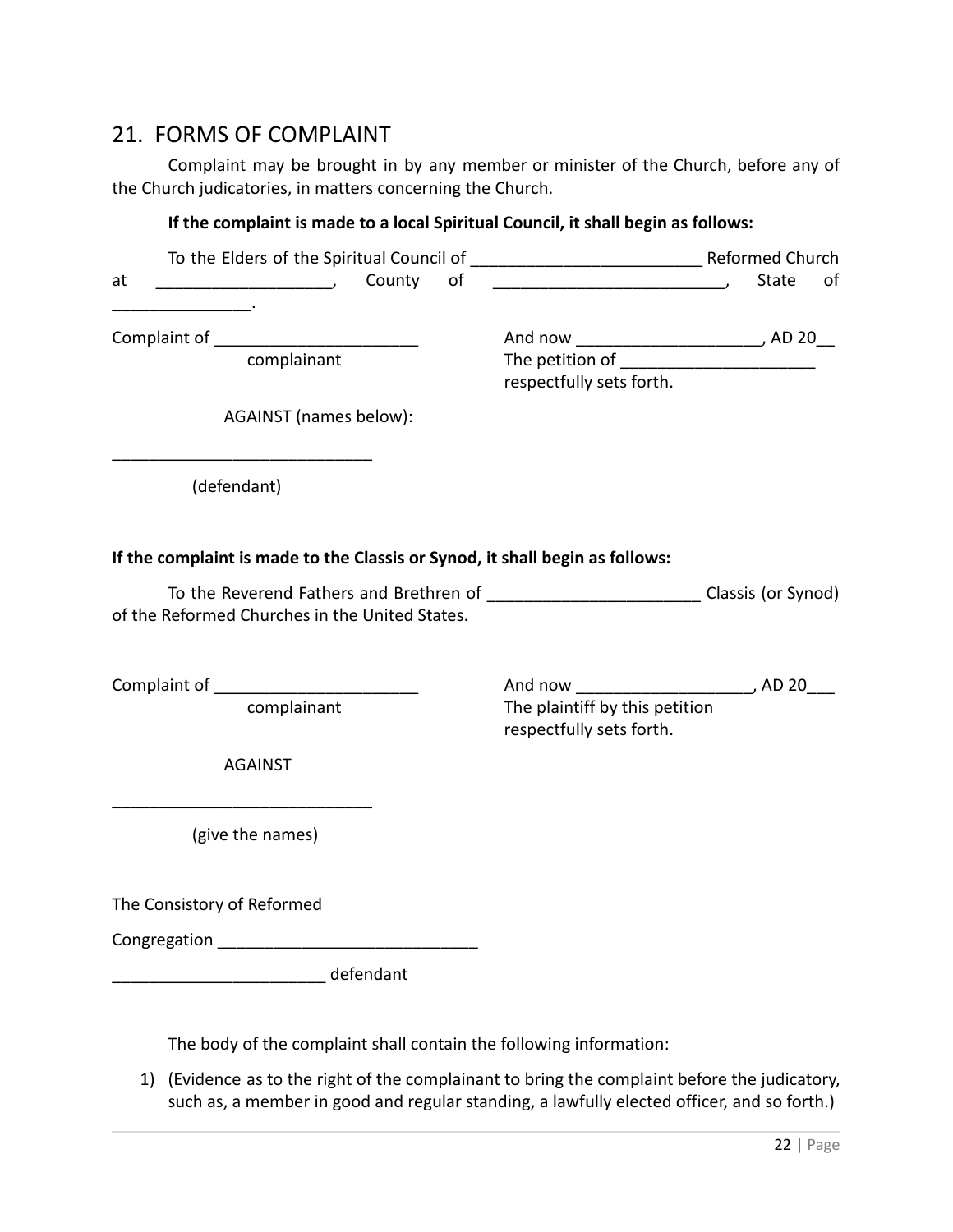- 2) (Give the basis of the complaint, such as, duties defined or contradicted.)
- 3) (Give the nature of the complaint, such as, neglect of duty.)

#### **The petition shall close with:**

Your petitioner therefore prays reverend body to cite (give the name of the individual or judicatory complained against) to appear before you on a day certain to answer this complaint, giving him due notice together with a copy of this complaint, and your petitioner awaits your proper action and notice in the matter.

Most respectfully,

(Signature of petitioner)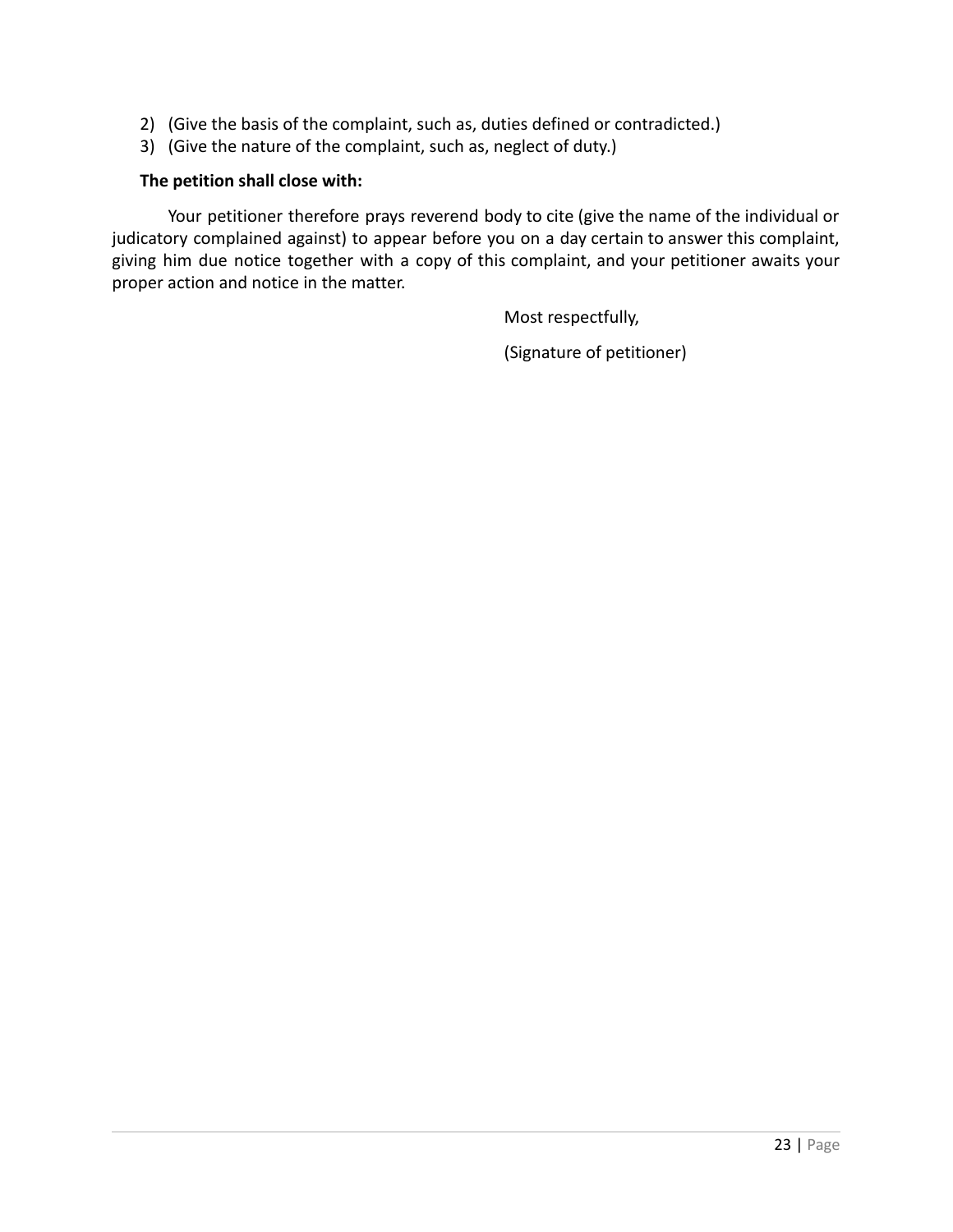#### <span id="page-23-0"></span>22. FORMS OF ACCUSATION AGAINST AN OFFENDER

An accusation may contain either one or more charges together with the specification of the charges. Each charge against the accused must be stated in plain, unequivocal terms and is to be listed separately and in alphabetical order, and date, when and where the wrong was done, and must give proof that the charge is grounded in the Bible, the Catechism, and the Constitution. Charges and specification against an accused may not be brought on the basis of a perceived intent or attitude on the part of the accuser. The following are the various ways to open a complaint, which ways depend upon whether the accuser is an individual or a judicatory of the RCUS.

If the ACCUSER is a JUDACATORY it shall open as follows:

| The Reformed Church in the                                 | <b>ACCUSATION brought before</b>                                                                                                                             |
|------------------------------------------------------------|--------------------------------------------------------------------------------------------------------------------------------------------------------------|
| <b>United States</b>                                       |                                                                                                                                                              |
|                                                            | (or Spiritual Council) of                                                                                                                                    |
| (Accused's Name)                                           | as<br>the case may require.)                                                                                                                                 |
| The _________ day of _____________________, A.D. 20____.   |                                                                                                                                                              |
|                                                            | The Reformed Church in the United States, accuser, complains of<br>accused, in this cause, and charges him the said and charges him the said                 |
|                                                            | If the ACCUSER is and IINDIVIDUAL it shall open as follows:                                                                                                  |
| (Here state the name in full                               | <b>ACCUSATION brought before Spiritual Council</b>                                                                                                           |
| of the Accuser)                                            | of (or as the case may be) _____________________                                                                                                             |
|                                                            | Classis of the Reformed Church.                                                                                                                              |
| The __________ day of ______________________, A.D. 20____. |                                                                                                                                                              |
|                                                            | I, ________________________________, the accuser in this accusation brought by me against<br>the accused before (here state the judicatory) do hereby state, |
| that I am a member in good standing in                     | Reformed Church at                                                                                                                                           |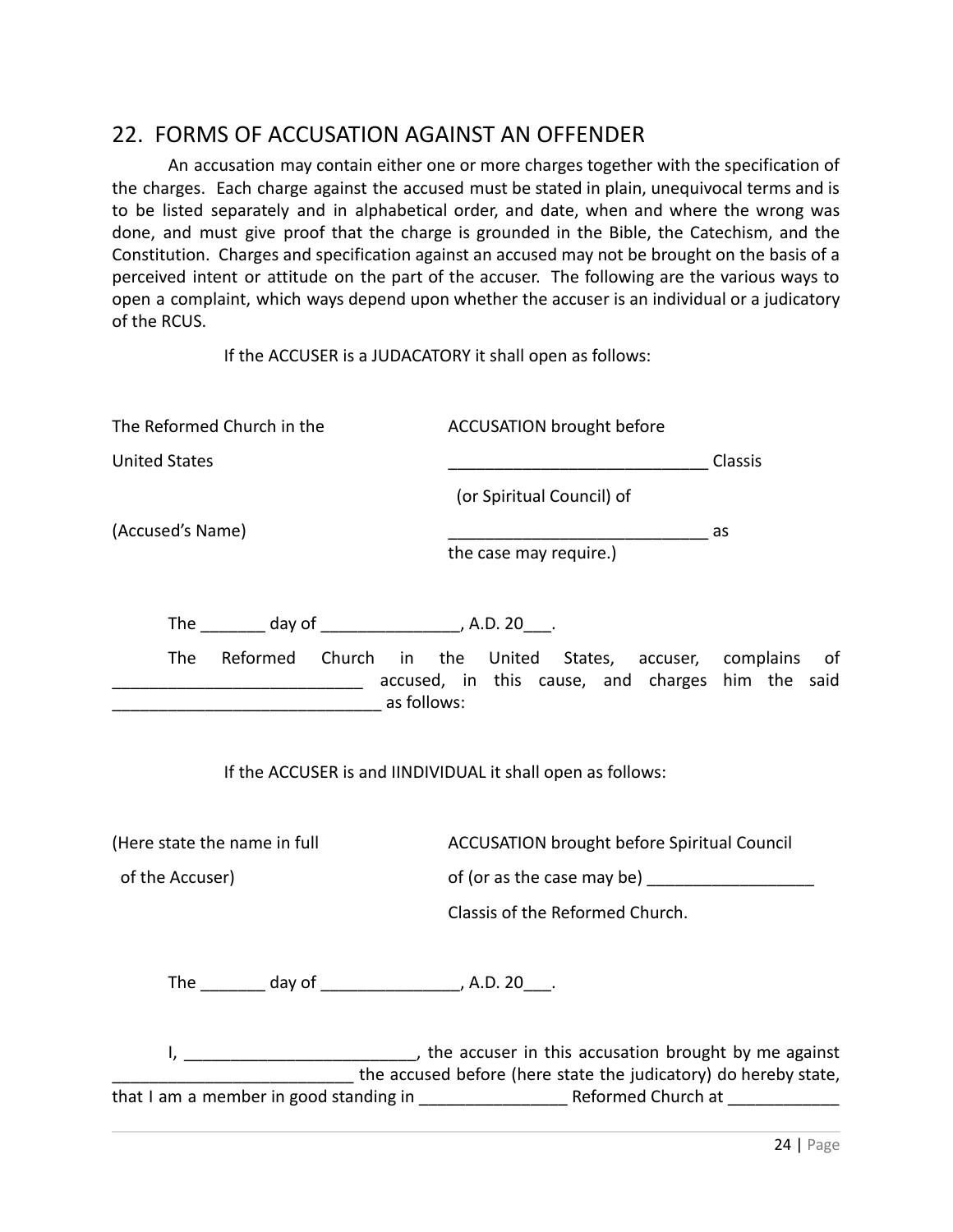\_\_\_\_\_\_\_\_\_\_\_\_\_\_\_\_ having last communed at the communion celebrated in said Church on last passed and being a regular contributor to said church; that before bringing this accusation, the law of the Church is laid down in Matthew 18 of the Word of God, was duly observed by the accuser but the offer was not accepted by the accused, and that I have good and sufficient reason to believe the facts set forth in the following charges to be true and correct, and that I am not actuated by malice or ill-will in making the charges herein contained.

And now, I, the said example accuser say,

The body of the accusation shall take the form:

CHARGE A. That he, the accused \_\_\_\_\_\_\_\_\_\_\_\_\_\_\_\_ is guilty of \_\_\_\_\_\_\_\_\_\_\_\_\_\_\_\_\_\_\_

Specification 1. In this, that he did on \_\_\_\_\_\_\_ day of \_\_\_\_\_\_\_\_\_\_\_, 20\_\_, do  $\overline{\phantom{a}}$  at  $\overline{\phantom{a}}$ 

Specification 2. In this, that he did do such offense in direct violation of (give references from the Bible, Catechism, or Constitution.)

If the accusation is brought by order of a JUDACATORY in the name of the Reformed Church it is signed:

Committee appointed for the prosecution

of this case by (state the judicatory

ordering the prosecution).

If the accusation is brought by an INDIVIDUAL, he shall sign his full name

Accusations based upon an investigation had upon evil rumors:

The Reformed Church in the ACCUSATION upon investigation of Evil United States The Community of the Rumors brought before the Community of the Rumors brought before AGAINST (name of the accused) The day of the accused of the accused  $\frac{1}{2}$  The day of  $\frac{1}{2}$ , A.D. 20

|     | <b>WHEREAS, the Spiritual Council of</b>                                                       | at                           |              |    |
|-----|------------------------------------------------------------------------------------------------|------------------------------|--------------|----|
| (or | <b>Classis</b>                                                                                 | of the Reformed Church) were |              |    |
|     | credibly informed, that evil rumors were in circulation against                                |                              |              | Ωf |
|     | at                                                                                             | that                         | he, the said |    |
|     | guilty<br>of<br>IS                                                                             |                              |              |    |
|     | Whereupon the said Spiritual Council (or Classis) having proper jurisdiction in the matter did |                              |              |    |